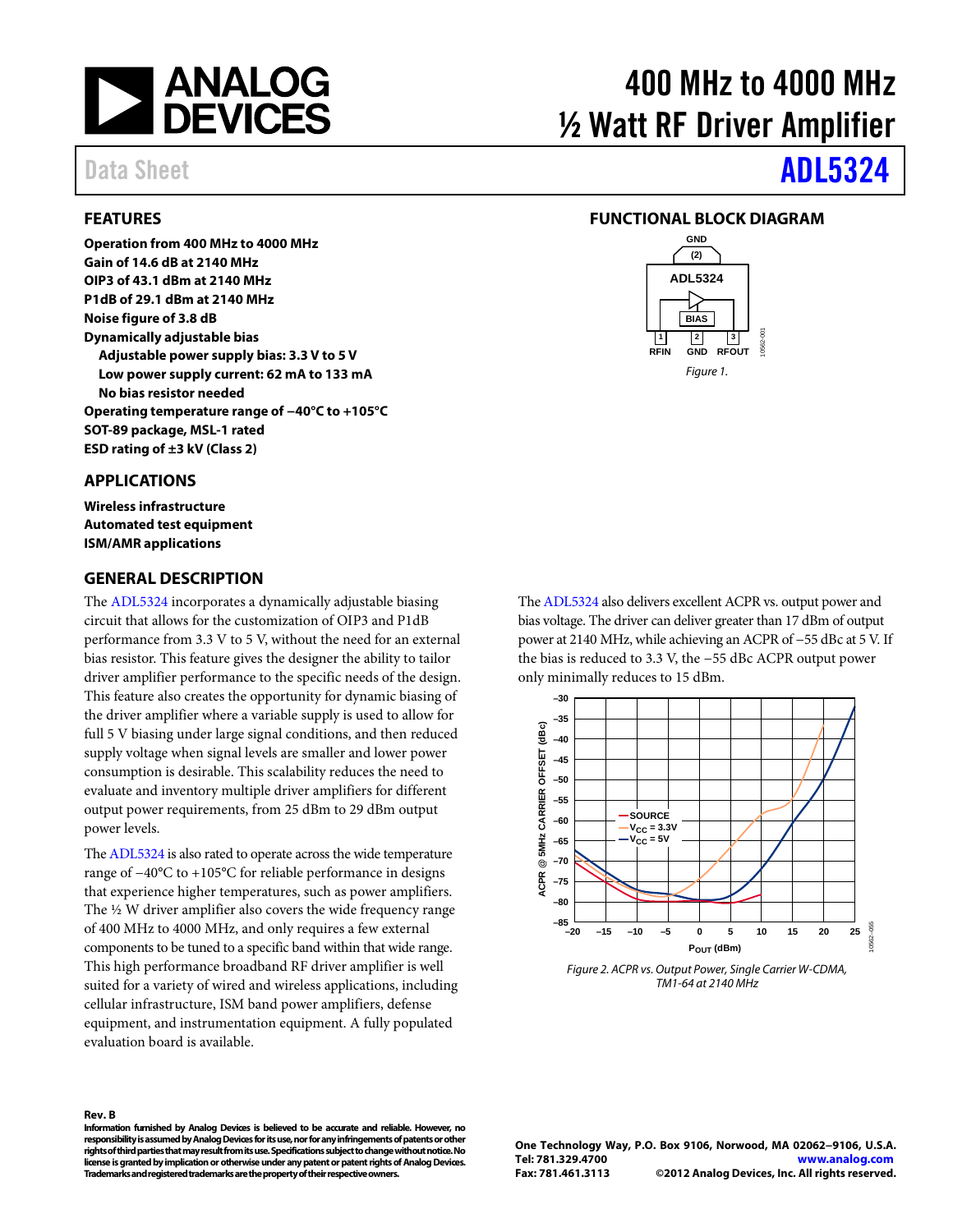## TABLE OF CONTENTS

| Soldering Information and Recommended PCB Land Pattern. 13 |
|------------------------------------------------------------|
|                                                            |
|                                                            |
|                                                            |
|                                                            |
|                                                            |

## <span id="page-1-0"></span>**REVISION HISTORY**

## **9/12—Rev. A to Rev. B**

| Changed Figure 30 Tex t Reference to Figure 33 Text Reference  12 |  |
|-------------------------------------------------------------------|--|
| Changed Table 7 Text Reference to Table 6 15                      |  |
| Changed Table 9 Text Reference to Table 10 and Table 10 Text      |  |
|                                                                   |  |
|                                                                   |  |

### **8/12—Rev. 0 to Rev. A**

Change 5 V Supply Current from 140 mA to 133 mA and 5 V Power Dissipation from 700 mW to 665 mW, Table 1 ................. 4 Changes to Supply Current from 140 mA to 133 mA ............... 13

## **3/12—Revision 0: Initial Version**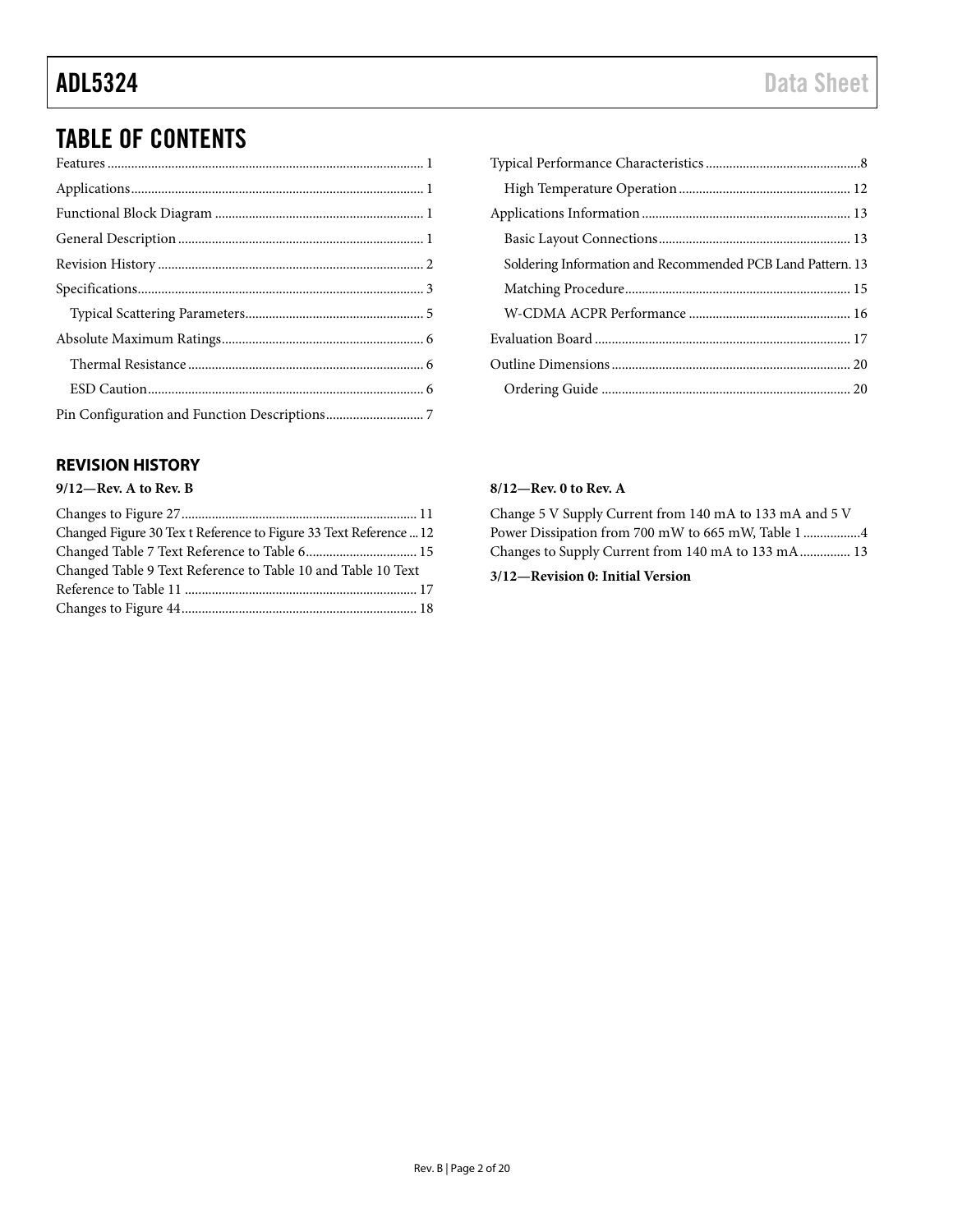## <span id="page-2-0"></span>**SPECIFICATIONS**

VSUP = 5 V and  $T_A = 25$ °C, unless otherwise noted.

### **Table 1.**

|                               |                                                        | 3.3V              |     |      | 5 V         |      |      |
|-------------------------------|--------------------------------------------------------|-------------------|-----|------|-------------|------|------|
| <b>Parameter</b>              | <b>Test Conditions/Comments</b>                        | Min<br><b>Typ</b> | Max | Min  | <b>Typ</b>  | Max  | Unit |
| $FREQUENCY = 457 MHz$         |                                                        |                   |     |      |             |      |      |
| Gain                          |                                                        | 17.2              |     |      | 18.4        |      | dB   |
| vs. Frequency                 | ±37 MHz                                                | $+0.0/-0.4$       |     |      | $+0.0/-0.2$ |      | dB   |
| vs. Temperature               | $-40^{\circ}C \leq T_A \leq +85^{\circ}C$              | ±0.6              |     |      | ±0.6        |      | dB   |
| vs. Supply                    | 3.15 V to 3.45 V, 4.75 V to 5.25 V                     | ±0.3              |     |      | $\pm 0.07$  |      | dB   |
| Output 1 dB Compression Point |                                                        | 24.2              |     |      | 28.0        |      | dBm  |
| Output Third-Order Intercept  | $\Delta f = 1$ MHz, $P_{\text{OUT}} = 10$ dBm per tone | 30.1              |     |      | 40.1        |      | dBm  |
| Noise Figure                  |                                                        | 5.6               |     |      | 6.8         |      | dB   |
| FREQUENCY = 748 MHz           |                                                        |                   |     |      |             |      |      |
| Gain                          |                                                        | 16.5              |     |      | 17.5        |      | dB   |
| vs. Frequency                 | $\pm 20$ MHz                                           | $+0.0/-0.2$       |     |      | $+0.0/-0.2$ |      | dB   |
| vs. Temperature               | $-40^{\circ}C \leq T_A \leq +85^{\circ}C$              | ±0.4              |     |      | ±0.4        |      | dB   |
| vs. Supply                    | 3.15 V to 3.45 V, 4.75 V to 5.25 V                     | ±0.2              |     |      | ±0.06       |      | dB   |
| Output 1 dB Compression Point |                                                        | 24.2              |     |      | 28.0        |      | dBm  |
| Output Third-Order Intercept  | $\Delta f = 1$ MHz, $P_{\text{OUT}} = 10$ dBm per tone | 36.0              |     |      | 45.8        |      | dBm  |
| Noise Figure                  |                                                        | 4.0               |     |      | 5.2         |      | dB   |
| $FREQUENCY = 915 MHz$         |                                                        |                   |     |      |             |      |      |
| Gain <sup>1</sup>             |                                                        | 15.8              |     | 16.0 | 16.8        | 17.6 | dB   |
| vs. Frequency                 | $±46$ MHz                                              | ±0.1              |     |      | $+0.1/-0.3$ |      | dB   |
| vs. Temperature               | $-40^{\circ}C \leq T_A \leq +85^{\circ}C$              | ±0.4              |     |      | $\pm 0.4$   |      | dB   |
| vs. Supply                    | 3.15 V to 3.45 V, 4.75 V to 5.25 V                     | ±0.2              |     |      | $\pm 0.06$  |      | dB   |
| Output 1 dB Compression Point |                                                        | 24.2              |     |      | 27.7        |      | dBm  |
| Output Third-Order Intercept  | $\Delta f = 1$ MHz, $P_{\text{OUT}} = 10$ dBm per tone | 39.3              |     |      | 45.6        |      | dBm  |
| Noise Figure                  |                                                        | 4.1               |     |      | 5.1         |      | dB   |
| FREQUENCY = 1935 MHz          |                                                        |                   |     |      |             |      |      |
| Gain                          |                                                        | 13.9              |     |      | 15.0        |      | dB   |
| vs. Frequency                 | ±55 MHz                                                | $+0.0/-0.1$       |     |      | $+0.0/-0.1$ |      | dB   |
| vs. Temperature               | $-40^{\circ}C \leq T_A \leq +85^{\circ}C$              | ±0.5              |     |      | ±0.5        |      | dB   |
| vs. Supply                    | 3.15 V to 3.45 V, 4.75 V to 5.25 V                     | ±0.2              |     |      | $\pm 0.07$  |      | dB   |
| Output 1 dB Compression Point |                                                        | 23.2              |     |      | 27.2        |      | dBm  |
| Output Third-Order Intercept  | $\Delta f = 1$ MHz, $P_{\text{OUT}} = 10$ dBm per tone | 34.6              |     |      | 45.5        |      | dBm  |
| Noise Figure                  |                                                        | 3.1               |     |      | 3.6         |      | dB   |
| FREQUENCY = 2140 MHz          |                                                        |                   |     |      |             |      |      |
| Gain <sup>1</sup>             |                                                        | 13.6              |     | 13.5 | 14.6        | 15.7 | dB   |
| vs. Frequency                 | ±30 MHz                                                | $+0.1/-0.0$       |     |      | ±0.1        |      | dB   |
| vs. Temperature               | $-40^{\circ}C \leq T_A \leq +85^{\circ}C$              | ±0.6              |     |      | ±0.6        |      | dB   |
| vs. Supply                    | 3.15 V to 3.45 V, 4.75 V to 5.25 V                     | ±0.2              |     |      | ±0.06       |      | dB   |
| Output 1 dB Compression Point |                                                        | 25.3              |     |      | 29.1        |      | dBm  |
| Output Third-Order Intercept  | $\Delta f = 1$ MHz, $P_{\text{OUT}} = 10$ dBm per tone | 34.4              |     |      | 43.1        |      | dBm  |
| Noise Figure                  |                                                        | 3.2               |     |      | 3.8         |      | dB   |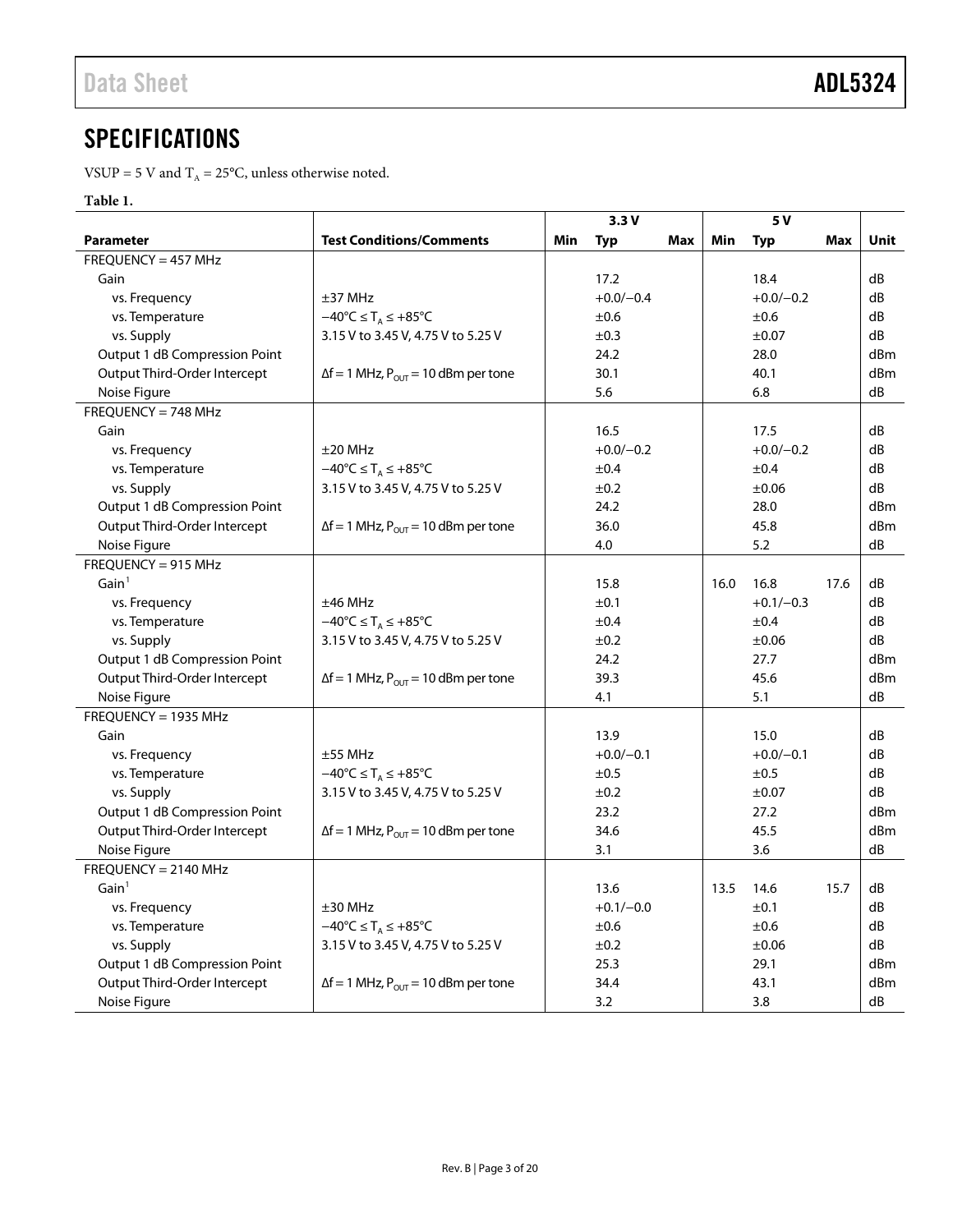<span id="page-3-0"></span>

|                               |                                                               |      | 3.3V        |      |      | 5 V         |      |             |
|-------------------------------|---------------------------------------------------------------|------|-------------|------|------|-------------|------|-------------|
| <b>Parameter</b>              | <b>Test Conditions/Comments</b>                               | Min  | <b>Typ</b>  | Max  | Min  | <b>Typ</b>  | Max  | <b>Unit</b> |
| $FREQUENCY = 2630 MHz$        |                                                               |      |             |      |      |             |      |             |
| Gain <sup>1</sup>             |                                                               |      | 12.1        |      | 11.8 | 13.3        | 14.6 | dB          |
| vs. Frequency                 | $\pm 60$ MHz                                                  |      | ±0.1        |      |      | $+0.0/-0.2$ |      | dB          |
| vs. Temperature               | $-40^{\circ}$ C $\leq$ T <sub>A</sub> $\leq$ +85 $^{\circ}$ C |      | ±0.7        |      |      | ±0.7        |      | dB          |
| vs. Supply                    | 3.15 V to 3.45 V, 4.75 V to 5.25 V                            |      | ±0.2        |      |      | $\pm 0.07$  |      | dB          |
| Output 1 dB Compression Point |                                                               |      | 23.6        |      |      | 27.8        |      | dBm         |
| Output Third-Order Intercept  | $\Delta f = 1$ MHz, $P_{\text{OUT}} = 10$ dBm per tone        |      | 32.4        |      |      | 42.0        |      | dBm         |
| Noise Figure                  |                                                               |      | 3.6         |      |      | 4.3         |      | dB          |
| $FREQUENCY = 3600 MHz$        |                                                               |      |             |      |      |             |      |             |
| Gain                          |                                                               |      | 11.0        |      |      | 12.0        |      | dB          |
| vs. Frequency                 | $±100$ MHz                                                    |      | $+0.0/-0.7$ |      |      | $+0.0/-0.8$ |      | dB          |
| vs. Temperature               | $-40^{\circ}$ C $\leq$ T <sub>A</sub> $\leq$ +85 $^{\circ}$ C |      | ±1.0        |      |      | ±1.0        |      | dB          |
| vs. Supply                    | 3.15 V to 3.45 V, 4.75 V to 5.25 V                            |      | ±0.2        |      |      | ±0.05       |      | dB          |
| Output 1 dB Compression Point |                                                               |      | 25.0        |      |      | 28.5        |      | dBm         |
| Output Third-Order Intercept  | $\Delta f = 1$ MHz, $P_{\text{OUT}} = 10$ dBm per tone        |      | 29.3        |      |      | 36.6        |      | dBm         |
| Noise Figure                  |                                                               |      | 3.8         |      |      | 4.4         |      | dB          |
| <b>POWER INTERFACE</b>        | Pin RFOUT                                                     |      |             |      |      |             |      |             |
| Supply Voltage                |                                                               | 3.15 | 3.3         | 3.45 | 4.75 | 5           | 5.25 | $\vee$      |
| <b>Supply Current</b>         |                                                               |      | 62          |      |      | 133         |      | mA          |
| vs. Temperature               | $-40^{\circ}C \leq T_A \leq +85^{\circ}C$                     |      | $+4/-6$     |      |      | $+5/-7$     |      | mA          |
| <b>Power Dissipation</b>      | $VSUP = 5 V$                                                  |      | 205         |      |      | 665         |      | mW          |

<span id="page-3-1"></span><sup>1</sup> Guaranteed maximum and minimum specified limits on this parameter are based on six sigma calculations.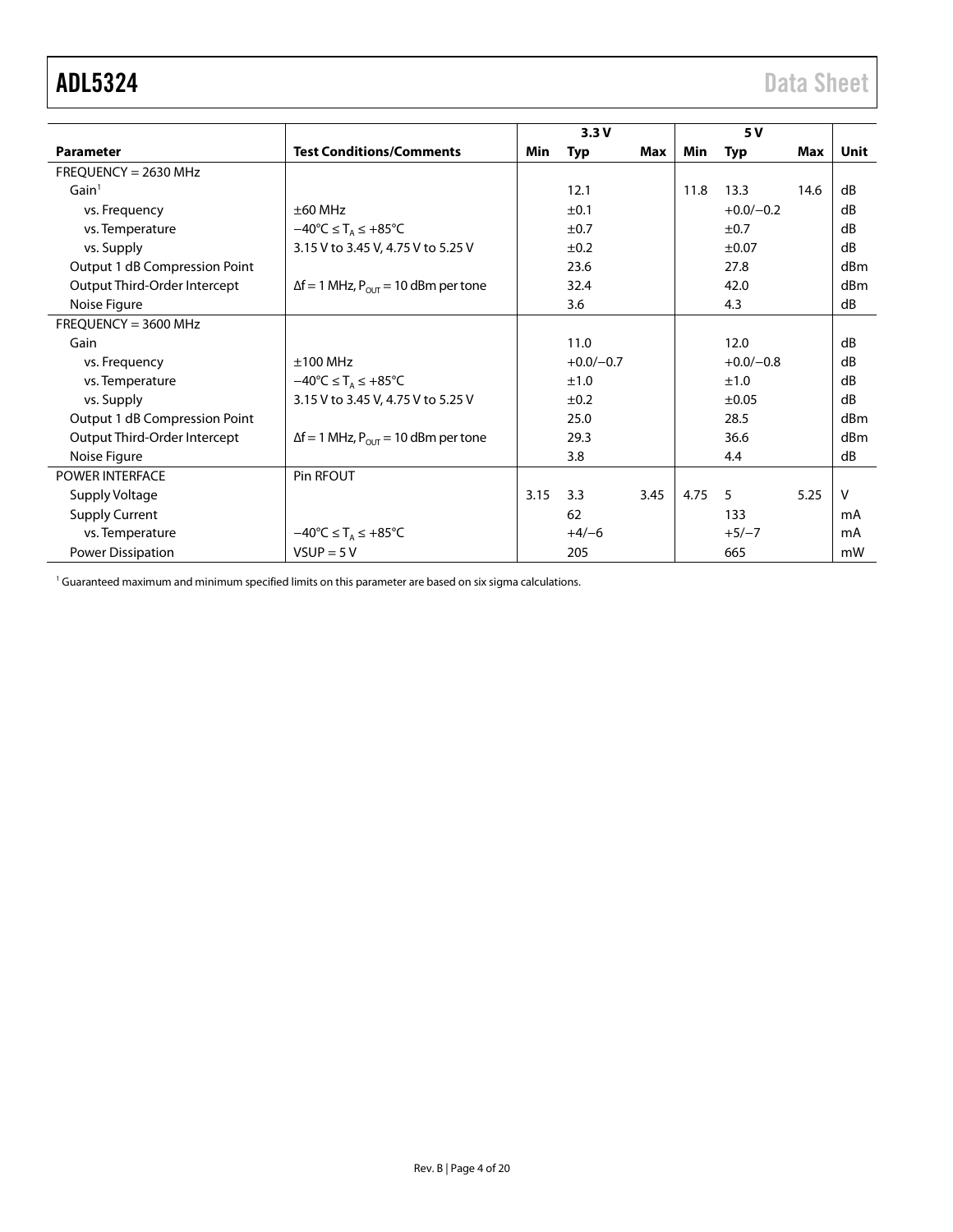## <span id="page-4-0"></span>**TYPICAL SCATTERING PARAMETERS**

VSUP = 5 V and  $T_A$  = 25°C; the effects of the test fixture have been de-embedded up to the pins of the device.

|            | <b>S11</b>            |            | <b>S21</b>     |            | <b>S12</b>            |            | <b>S22</b>     |            |
|------------|-----------------------|------------|----------------|------------|-----------------------|------------|----------------|------------|
| Freq (MHz) | <b>Magnitude (dB)</b> | Angle (°)  | Magnitude (dB) | Angle (°)  | <b>Magnitude (dB)</b> | Angle (°)  | Magnitude (dB) | Angle (°)  |
| 400        | $-0.73518$            | $-178.582$ | 13.3917        | 135.7023   | $-34.6804$            | 12.40754   | $-3.04567$     | 175.7277   |
| 500        | $-0.6682$             | 178.6472   | 12.83594       | 125.9539   | $-34.2707$            | 8.733014   | $-3.13245$     | 175.9202   |
| 600        | $-0.69026$            | 176.9348   | 12.14674       | 117.8626   | $-34.1019$            | 6.416618   | $-3.13132$     | 176.4634   |
| 700        | $-0.73622$            | 175.8152   | 11.44082       | 111.0321   | $-34.0009$            | 5.053048   | $-3.11375$     | 177.3131   |
| 800        | $-0.78026$            | 175.0847   | 10.7709        | 105.1552   | $-33.9042$            | 3.90523    | $-3.08891$     | 178.3368   |
| 900        | $-0.8238$             | 174.5898   | 10.17296       | 99.91559   | $-33.7964$            | 3.162531   | $-3.05337$     | 179.4021   |
| 1000       | $-0.8703$             | 174.2026   | 9.636511       | 95.21821   | $-33.6656$            | 2.580227   | $-3.01719$     | $-179.377$ |
| 1100       | $-0.9211$             | 173.9872   | 9.182607       | 91.01039   | $-33.5057$            | 2.111382   | $-2.98741$     | $-177.773$ |
| 1200       | $-0.97114$            | 173.3143   | 8.797653       | 86.68882   | $-33.3176$            | 1.186726   | $-2.94972$     | $-176.469$ |
| 1300       | $-1.05332$            | 172.9788   | 8.493785       | 82.89921   | $-33.0916$            | 0.689198   | $-2.9749$      | $-174.745$ |
| 1400       | $-1.13807$            | 172.418    | 8.268673       | 79.01047   | $-32.8261$            | $-0.26086$ | $-2.99624$     | $-173.189$ |
| 1500       | $-1.23342$            | 171.5538   | 8.117951       | 74.96804   | $-32.5253$            | $-1.43036$ | $-3.02533$     | $-171.783$ |
| 1600       | $-1.34406$            | 170.302    | 8.030017       | 70.69309   | $-32.1979$            | $-3.08241$ | $-3.04592$     | $-170.675$ |
| 1700       | $-1.47125$            | 168.6736   | 7.998348       | 66.16438   | $-31.8306$            | $-5.10232$ | $-3.05748$     | $-169.736$ |
| 1800       | $-1.61396$            | 166.5204   | 8.012977       | 61.23666   | $-31.4647$            | $-7.75224$ | $-3.08106$     | $-169.23$  |
| 1900       | $-1.78541$            | 163.8113   | 8.0503         | 55.89288   | $-31.0967$            | $-10.9203$ | $-3.12034$     | $-169.149$ |
| 2000       | $-1.98158$            | 160.6247   | 8.103461       | 50.12853   | $-30.7409$            | $-14.671$  | $-3.15588$     | $-169.657$ |
| 2100       | $-2.19535$            | 157.0149   | 8.162658       | 43.95115   | $-30.4109$            | $-19.0255$ | $-3.18172$     | $-170.862$ |
| 2200       | $-2.43367$            | 153.0489   | 8.207579       | 37.39437   | $-30.1134$            | $-23.849$  | $-3.19212$     | $-172.621$ |
| 2300       | $-2.68863$            | 148.8413   | 8.231765       | 30.52801   | $-29.872$             | $-29.1849$ | $-3.17831$     | $-174.879$ |
| 2400       | $-2.95983$            | 144.5491   | 8.231791       | 23.39294   | $-29.6822$            | $-35.0026$ | $-3.13204$     | $-177.553$ |
| 2500       | $-3.25472$            | 140.354    | 8.199665       | 16.05117   | $-29.5353$            | $-41.1796$ | $-3.05541$     | 179.4875   |
| 2600       | $-3.56594$            | 136.4445   | 8.141897       | 8.510386   | $-29.4496$            | $-47.7908$ | $-2.94631$     | 176.2481   |
| 2700       | $-3.90734$            | 133.0736   | 8.052657       | 0.787456   | $-29.4307$            | $-54.7743$ | $-2.79325$     | 172.8794   |
| 2800       | $-4.28173$            | 130.4779   | 7.925075       | $-7.06584$ | $-29.451$             | $-62.1914$ | $-2.57604$     | 169.6831   |
| 2900       | $-4.69306$            | 128.952    | 7.778394       | $-15.0835$ | $-29.5362$            | $-69.9289$ | $-2.31023$     | 166.7304   |
| 3000       | $-5.13012$            | 128.7774   | 7.590076       | $-23.2924$ | $-29.673$             | $-78.1809$ | $-2.00734$     | 164.1571   |
| 3100       | $-5.54712$            | 130.3019   | 7.355608       | $-31.6367$ | $-29.8658$            | $-86.8436$ | $-1.69231$     | 162.0214   |
| 3200       | $-5.86482$            | 133.6487   | 7.062082       | $-40.2413$ | $-30.1507$            | $-96.2073$ | $-1.37649$     | 160.0906   |
| 3300       | $-5.98131$            | 138.5443   | 6.680613       | $-48.9518$ | $-30.5191$            | $-106.08$  | $-1.0663$      | 158.4485   |
| 3400       | $-5.80159$            | 144.0974   | 6.20792        | $-57.556$  | $-30.9857$            | $-116.217$ | $-0.80053$     | 157.172    |
| 3500       | $-5.34159$            | 149.2672   | 5.63213        | $-65.9828$ | $-31.5373$            | $-126.686$ | $-0.58238$     | 156.1642   |
| 3600       | $-4.7127$             | 153.2749   | 4.988874       | $-73.9355$ | $-32.1461$            | $-137.413$ | $-0.41604$     | 155.491    |
| 3700       | $-4.03208$            | 155.8906   | 4.279792       | $-81.4065$ | $-32.7942$            | $-148.125$ | $-0.30331$     | 155.1641   |
| 3800       | $-3.37391$            | 157.3335   | 3.543499       | $-88.1911$ | $-33.4212$            | $-158.775$ | $-0.23714$     | 155.0734   |
| 3900       | $-2.79798$            | 157.8681   | 2.803935       | $-94.5028$ | $-33.9833$            | $-169.303$ | $-0.20674$     | 155.156    |
| 4000       | $-2.30194$            | 157.7622   | 2.085365       | $-100.344$ | $-34.3781$            | $-179.983$ | $-0.20598$     | 155.3378   |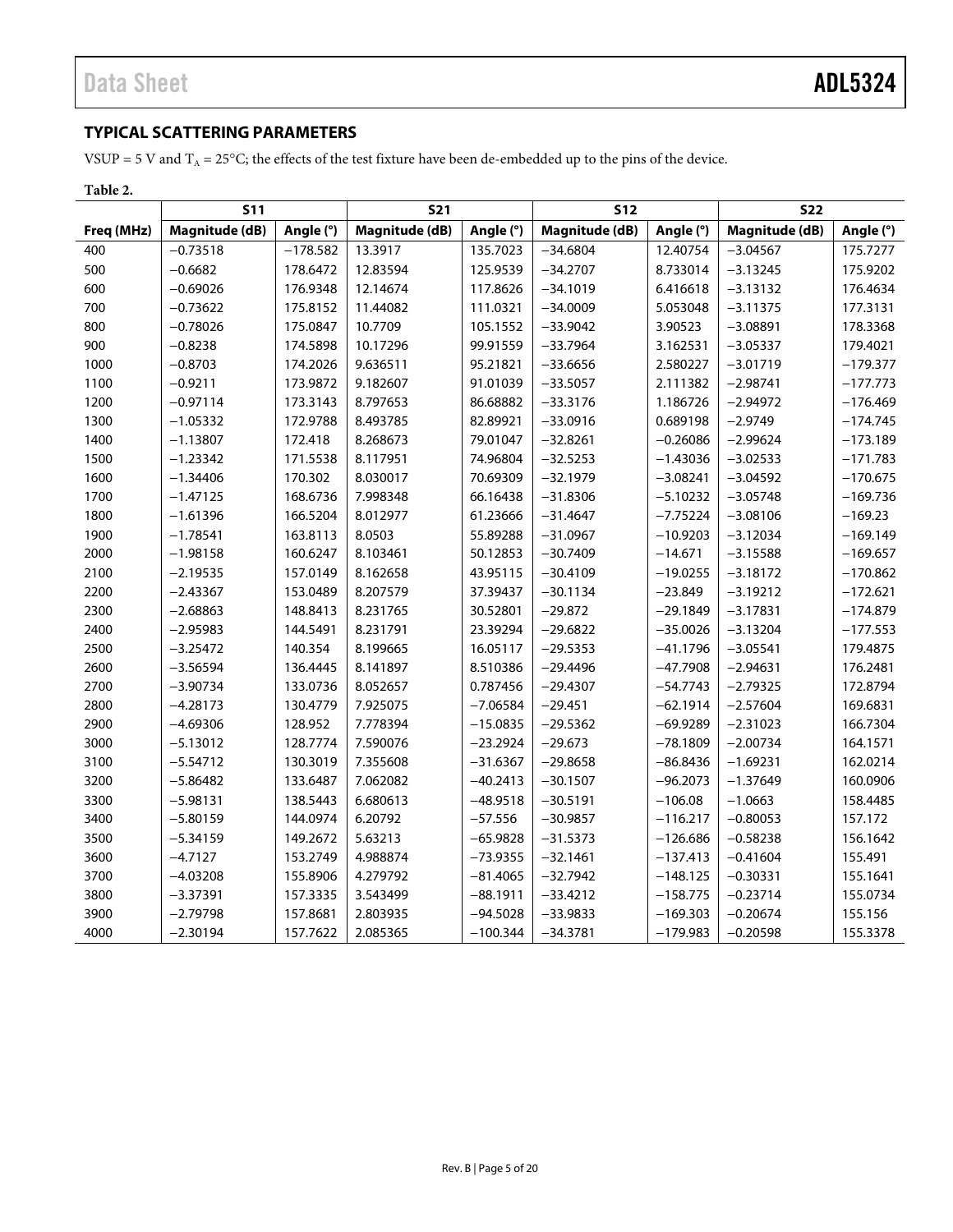## <span id="page-5-0"></span>ABSOLUTE MAXIMUM RATINGS

#### **Table 3.**

| <b>Parameter</b>                             | Rating                                       |
|----------------------------------------------|----------------------------------------------|
| Supply Voltage, VSUP                         | 6.5V                                         |
| Input Power (50 $\Omega$ Impedance)          | 20 dBm                                       |
| Internal Power Dissipation (Paddle Soldered) | 1.9W                                         |
| Maximum Junction Temperature                 | $150^{\circ}$ C                              |
| <b>Operating Temperature Range</b>           | $-40^{\circ}$ C to +105°C<br>-65°C to +150°C |
| Storage Temperature Range                    |                                              |

Stresses above those listed under Absolute Maximum Ratings may cause permanent damage to the device. This is a stress rating only; functional operation of the device at these or any other conditions above those indicated in the operational section of this specification is not implied. Exposure to absolute maximum rating conditions for extended periods may affect device reliability.

## <span id="page-5-1"></span>**THERMAL RESISTANCE**

[Table 4](#page-5-3) lists the junction-to-air thermal resistance  $(\theta_{IA})$  and the junction-to-paddle thermal resistance  $(\theta_{\text{IC}})$  for the ADL5324.

### <span id="page-5-3"></span>**Table 4. Thermal Resistance**

| Package Type          |  | Unit |
|-----------------------|--|------|
| $-1$ SOT-89<br>3-Lead |  |      |

<sup>1</sup>Measured on Analog Devices evaluation board. For more information about board layout, see th[e Soldering Information and Recommended PCB Land](#page-12-2)  [Pattern](#page-12-2) section.

2 Based on simulation with JEDEC standard JESD51.

## <span id="page-5-2"></span>**ESD CAUTION**



ESD (electrostatic discharge) sensitive device. Charged devices and circuit boards can discharge without detection. Although this product features<br>patented or proprietary protection circuitry, damage may occur on devices subjected to high energy ESD. Therefore, proper ESD precautions should be taken to avoid performance degradation or loss of functionality.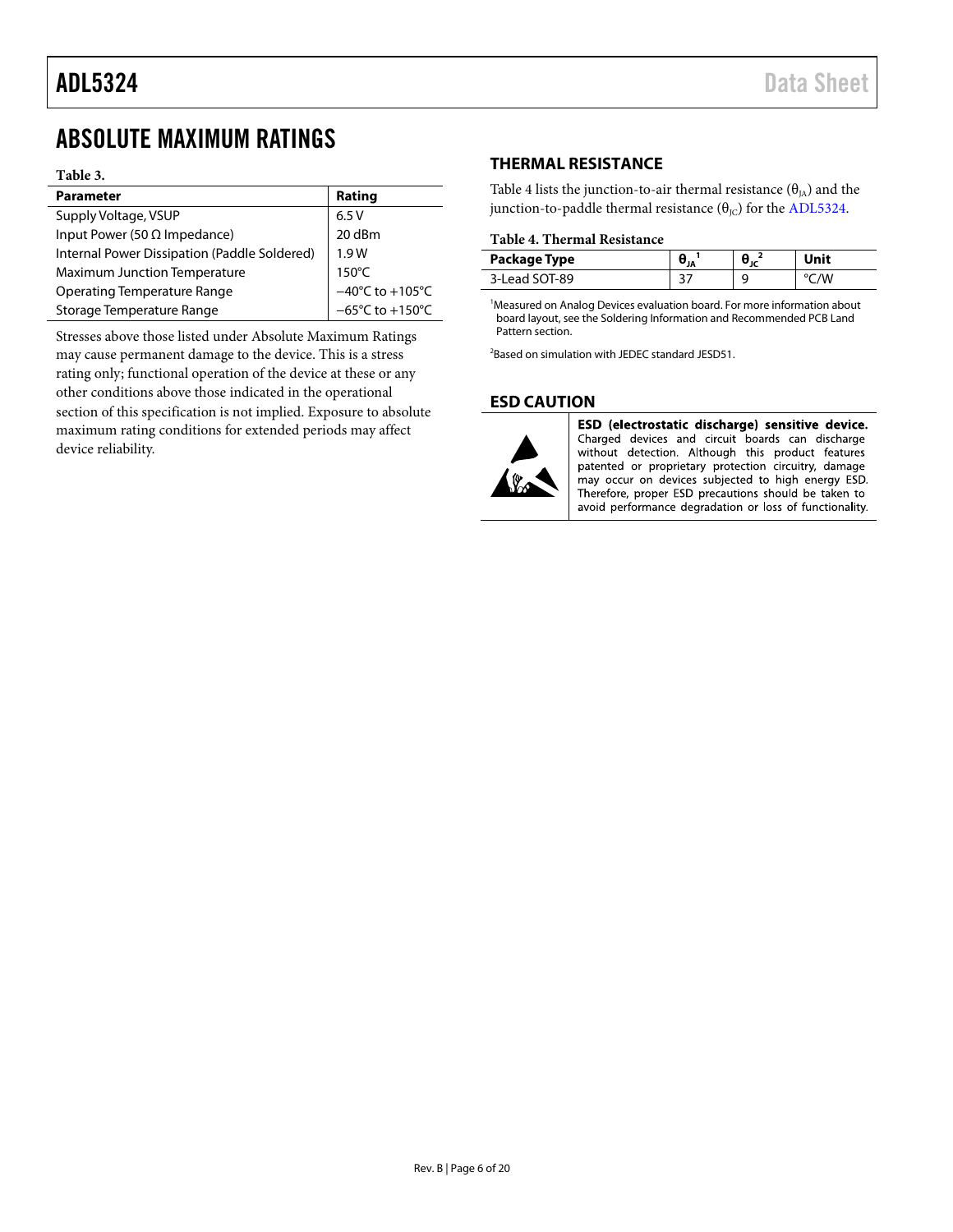## <span id="page-6-0"></span>PIN CONFIGURATION AND FUNCTION DESCRIPTIONS



#### **Table 5. Pin Function Descriptions**

| Pin No. | <b>Mnemonic</b> | <b>Description</b>                                                                                                                                                                                                                                                         |
|---------|-----------------|----------------------------------------------------------------------------------------------------------------------------------------------------------------------------------------------------------------------------------------------------------------------------|
|         | RFIN            | RF Input. This pin requires a dc blocking capacitor.                                                                                                                                                                                                                       |
|         | <b>GND</b>      | Ground. Connect this pin to a low impedance ground plane.<br>Note that the paddle, which is exposed, encompasses Pin 2 and the tab at the top side of the package. It should be<br>soldered to a low impedance ground plane for electrical grounding and thermal transfer. |
|         | <b>RFOUT</b>    | RF Output and Supply Voltage. DC bias is provided to this pin through an inductor that is connected to the<br>external power supply. The RF path requires a dc blocking capacitor.                                                                                         |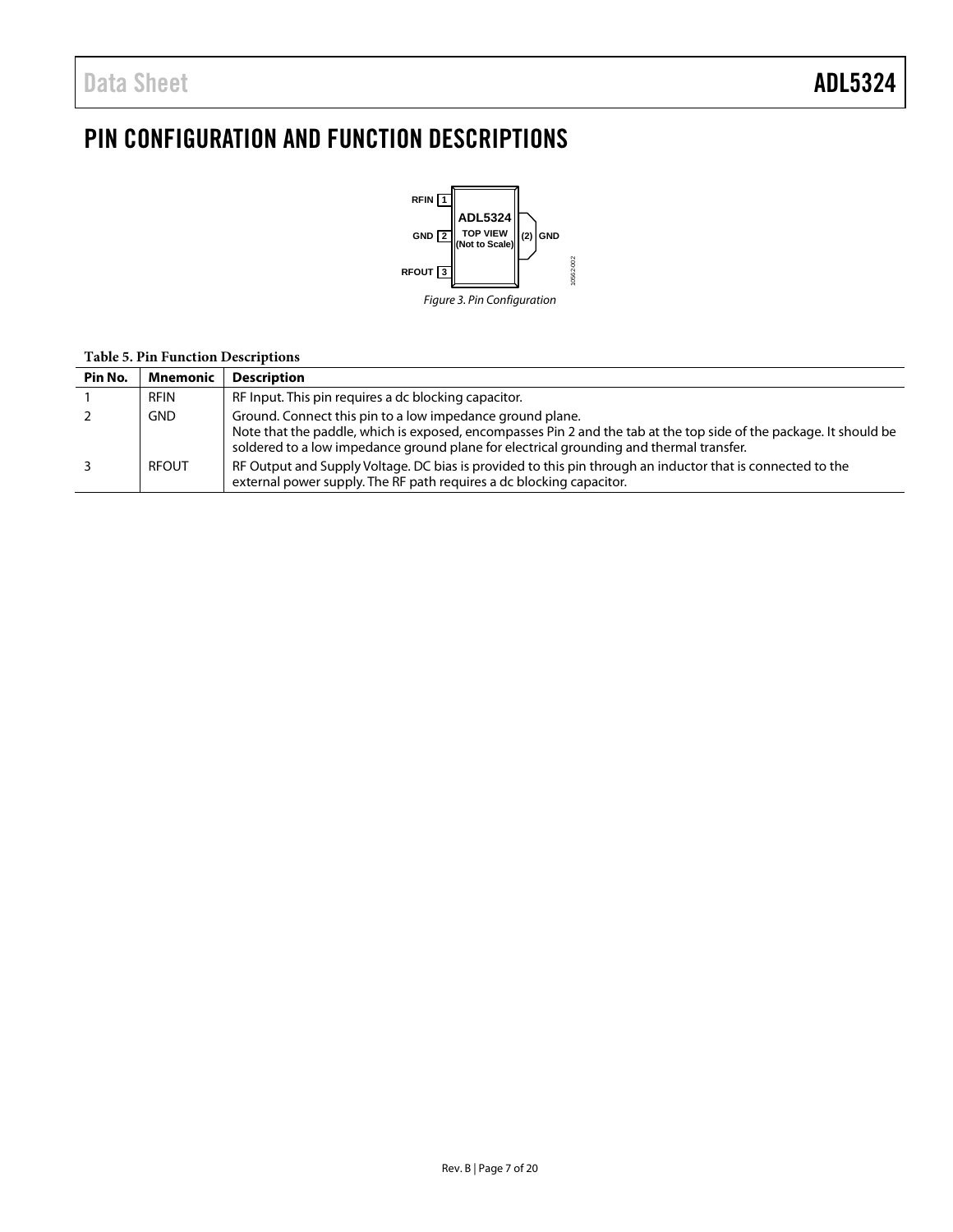## <span id="page-7-0"></span>TYPICAL PERFORMANCE CHARACTERISTICS



*Figure 4. Gain, P1dB, OIP3, and Noise Figure vs. Frequency, 869 MHz to 961 MHz*



*Figure 5. Gain vs. Frequency and Temperature, 869 MHz to 961 MHz*



*Figure 6. Input Return Loss(S11), Output Return Loss (S22), and Reverse Isolation (S12) vs. Frequency, 869 MHz to 961 MHz*



*Figure 7. OIP3 and P1dB vs. Frequency and Temperature, 869 MHz to 961 MHz*



*Figure 8. OIP3 vs. P<sub>OUT</sub> and Frequency, 869 MHz to 961 MHz* 



*Figure 9. Noise Figure vs. Frequency and Temperature, 869 MHz to 961 MHz*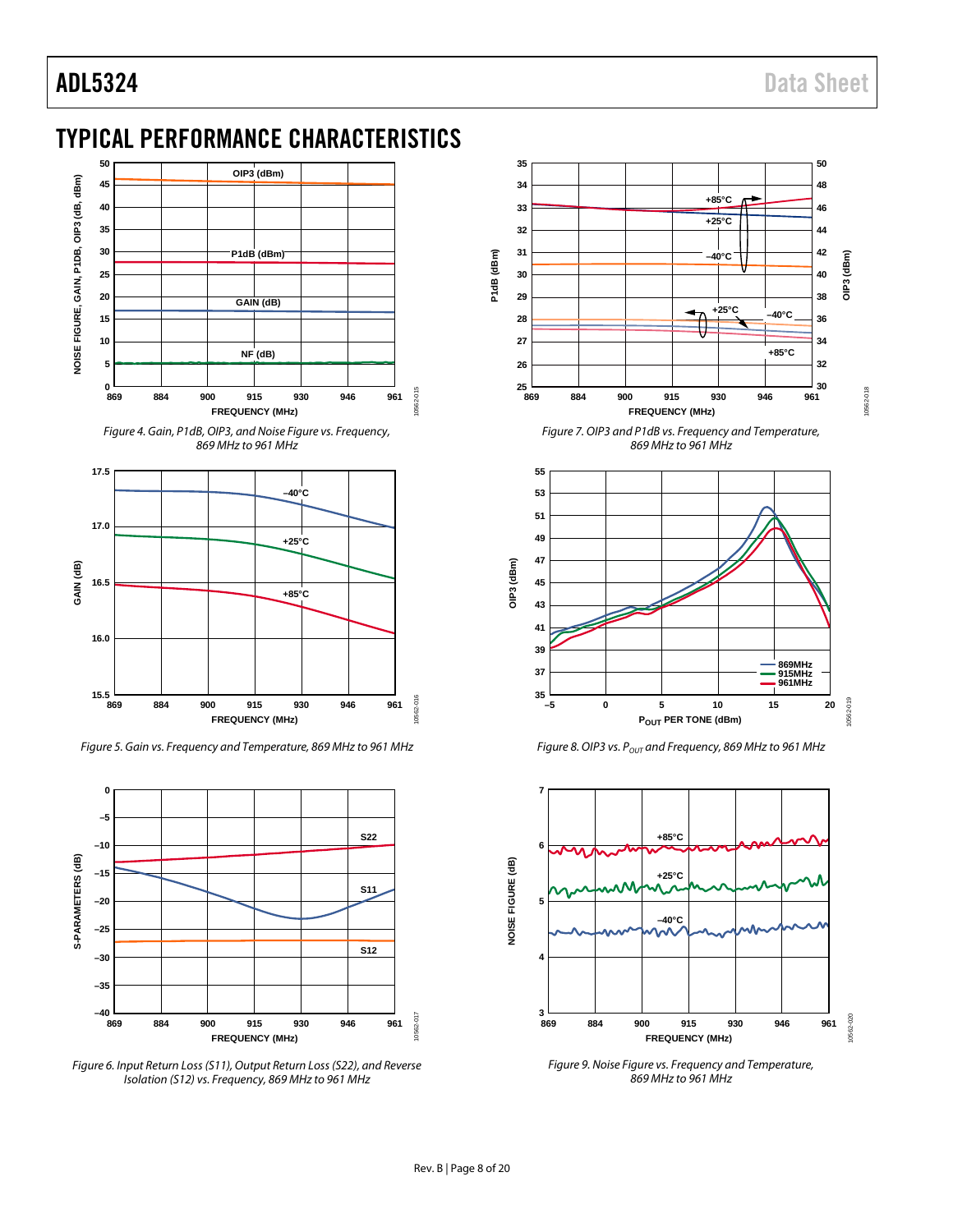## Data Sheet **ADL5324**







*Figure 11. Gain vs. Frequency and Temperature, 2110 MHz to 2170 MHz*



*Figure 12. Input Return Loss (S11), Output Return Loss (S22), and Reverse Isolation (S12) vs. Frequency, 2110 MHz to 2170 MHz*



*Figure 13. OIP3 and P1dB vs. Frequency and Temperature, 2110 MHz to 2170 MHz*



*Figure 14. OIP3 vs. P<sub>OUT</sub> and Frequency, 2110 MHz to 2170 MHz* 



*Figure 15. Noise Figure vs. Frequency and Temperature, 2110 MHz to 2170 MHz*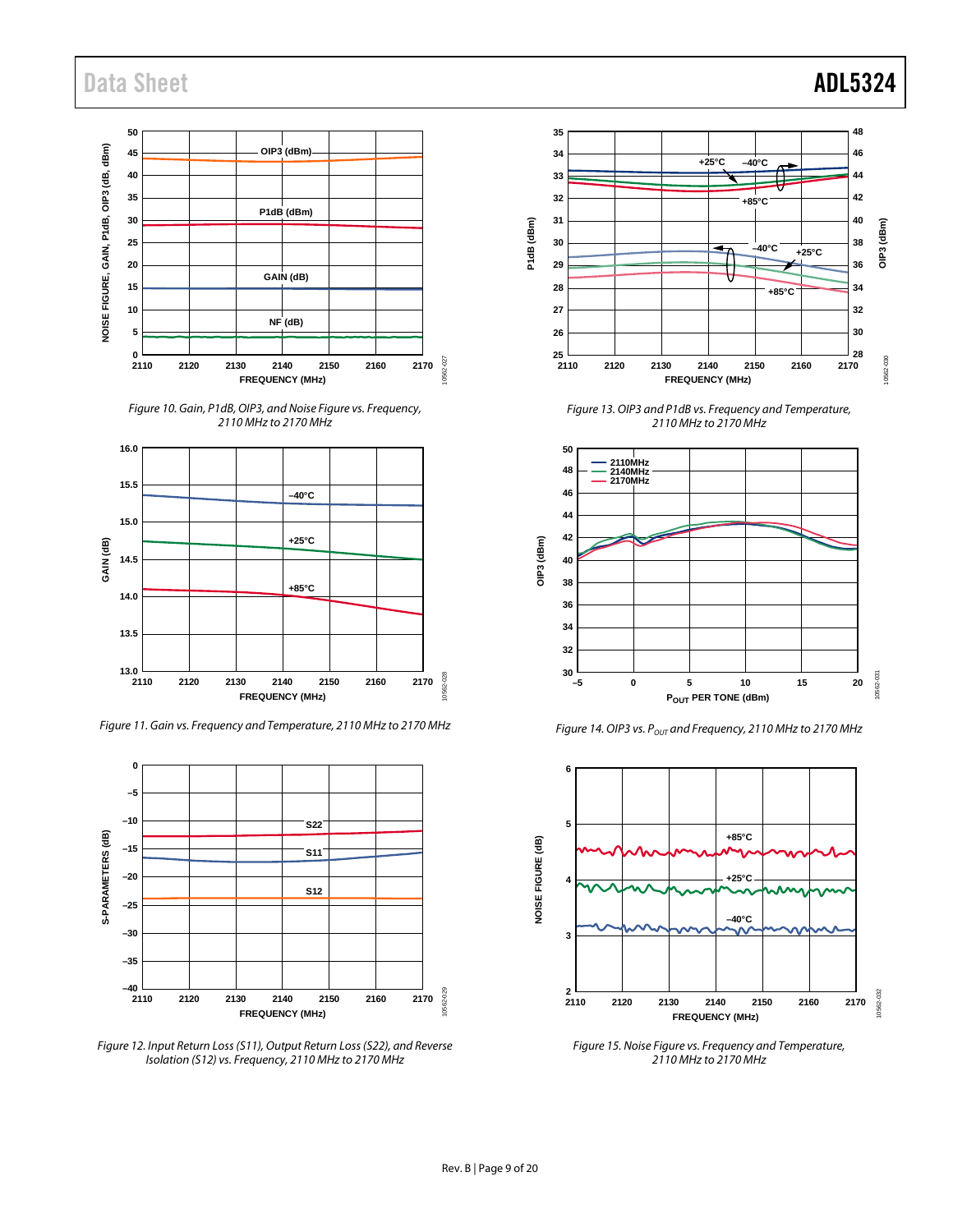





*Figure 17. Gain vs. Frequency and Temperature, 2570 MHz to 2690 MHz*



*Figure 18. Input Return Loss (S11), Output Return Loss (S22), and Reverse Isolation (S12) vs. Frequency, 2570 MHz to 2690 MHz*



*Figure 19. OIP3 and P1dB vs. Frequency and Temperature, 2570 MHz to 2690 MHz*



*Figure 20. OIP3 vs. POUT and Frequency, 2570 MHz to 2690 MHz*



*Figure 21. Noise Figure vs. Frequency and Temperature, 2570 MHz to 2690 MHz*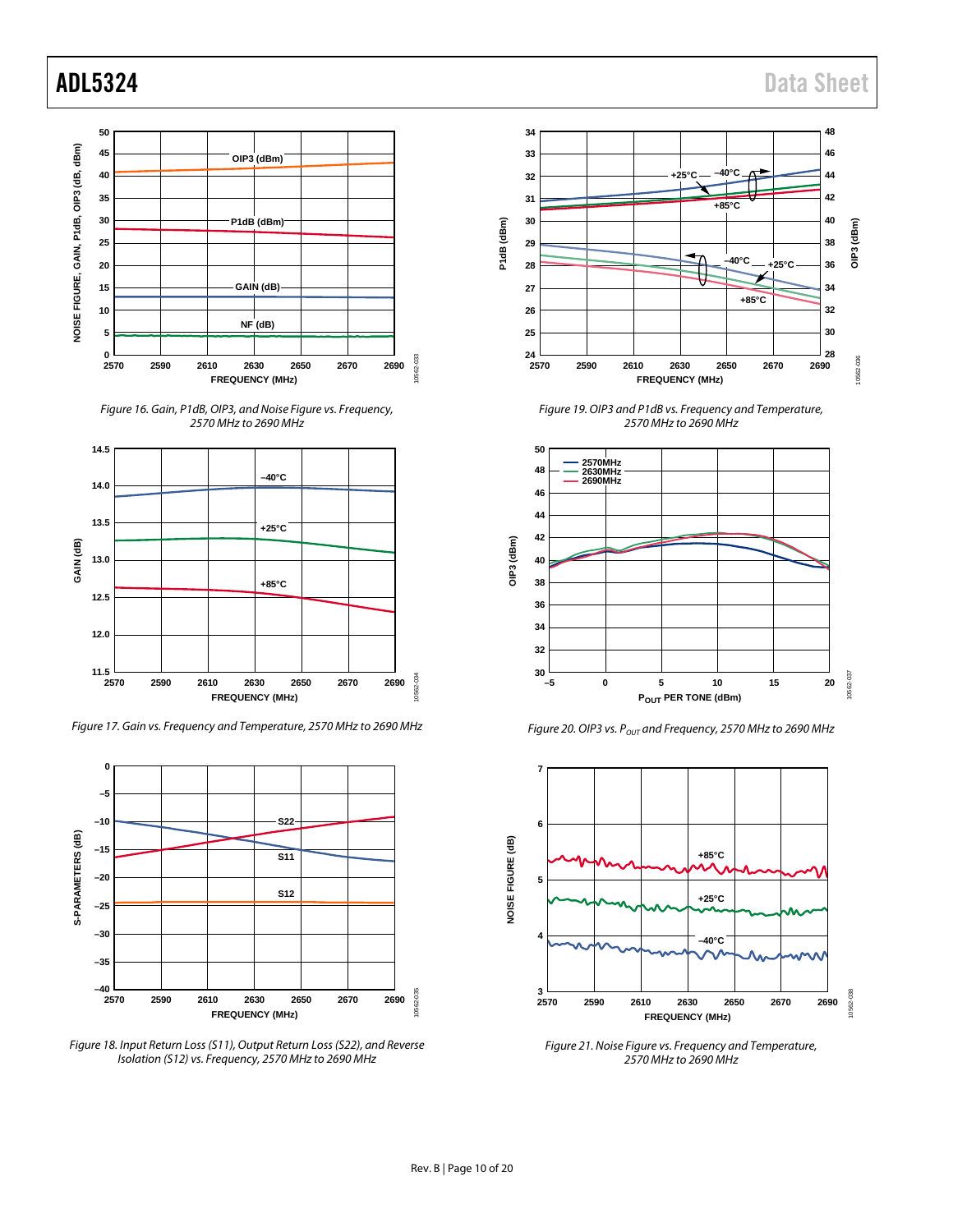## Data Sheet **ADL5324**

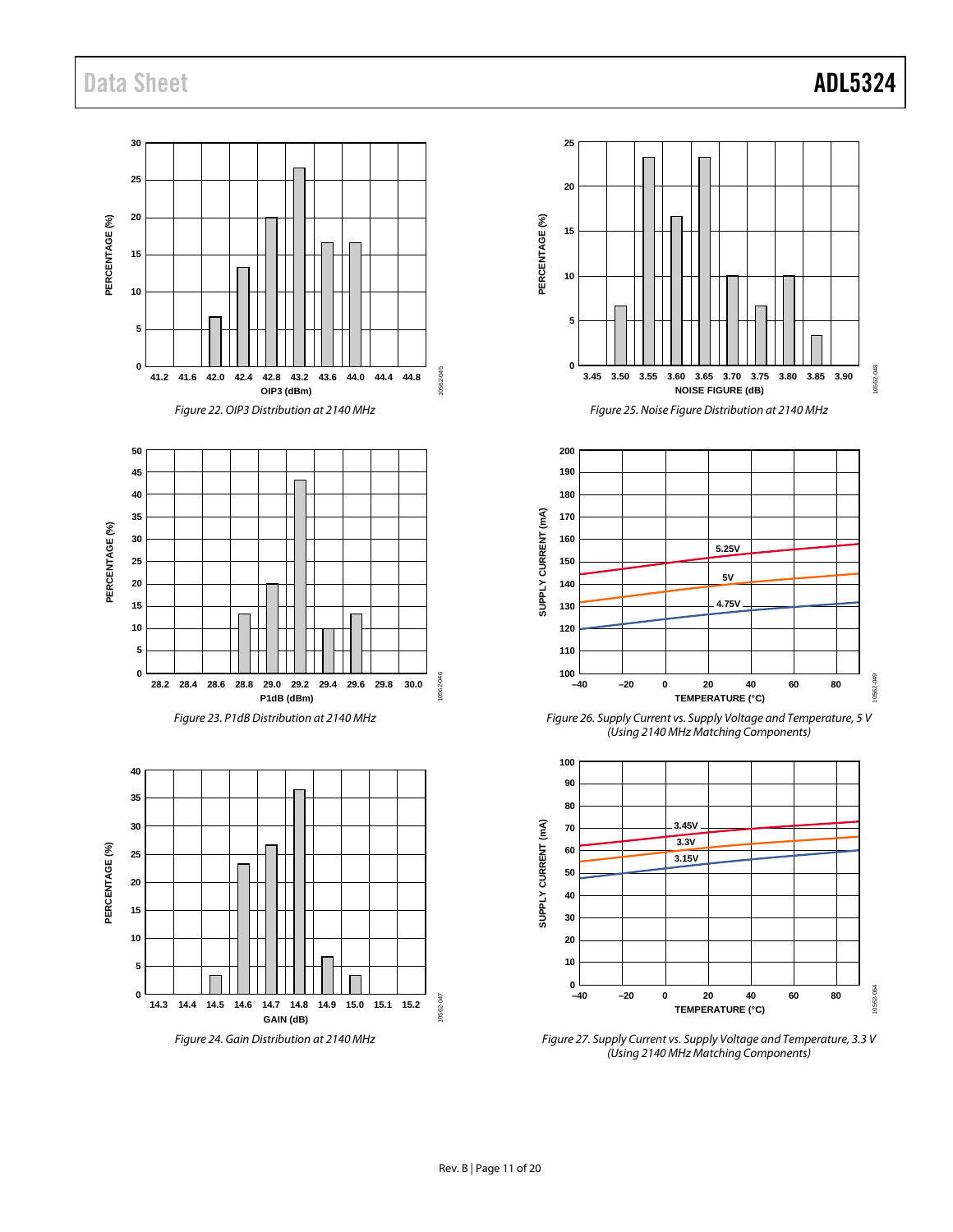### <span id="page-11-0"></span>**HIGH TEMPERATURE OPERATION**

Th[e ADL5324](http://www.analog.com/ADL5324) has excellent performance at temperatures above 85°C. At 105°C, the gain and P1dB decrease by 0.2 dB, the OIP3 decreases by 0.1 dB, and the noise figure increases by 0.31 dB compared with the data at 85°C[. Figure 28](#page-11-1) throug[h Figure 33](#page-11-2) show the performance at 105°C.



<span id="page-11-1"></span>*Figure 28. Gain vs. Frequency and Temperature, 5 V Supply, 2140 MHz*







*Figure 30. Noise Figure vs. Frequency and Temperature, 5 V Supply, 2140 MHz*



*Figure 31. Gain vs. Frequency and Temperature, 3.3 V Supply, 2140 MHz*



*Figure 32. OIP3 and P1dB vs. Frequency and Temperature, 3.3 V Supply, 2140 MHz*



<span id="page-11-2"></span>*Figure 33. Noise Figure vs. Frequency and Temperature, 3.3 V Supply, 2140 MHz*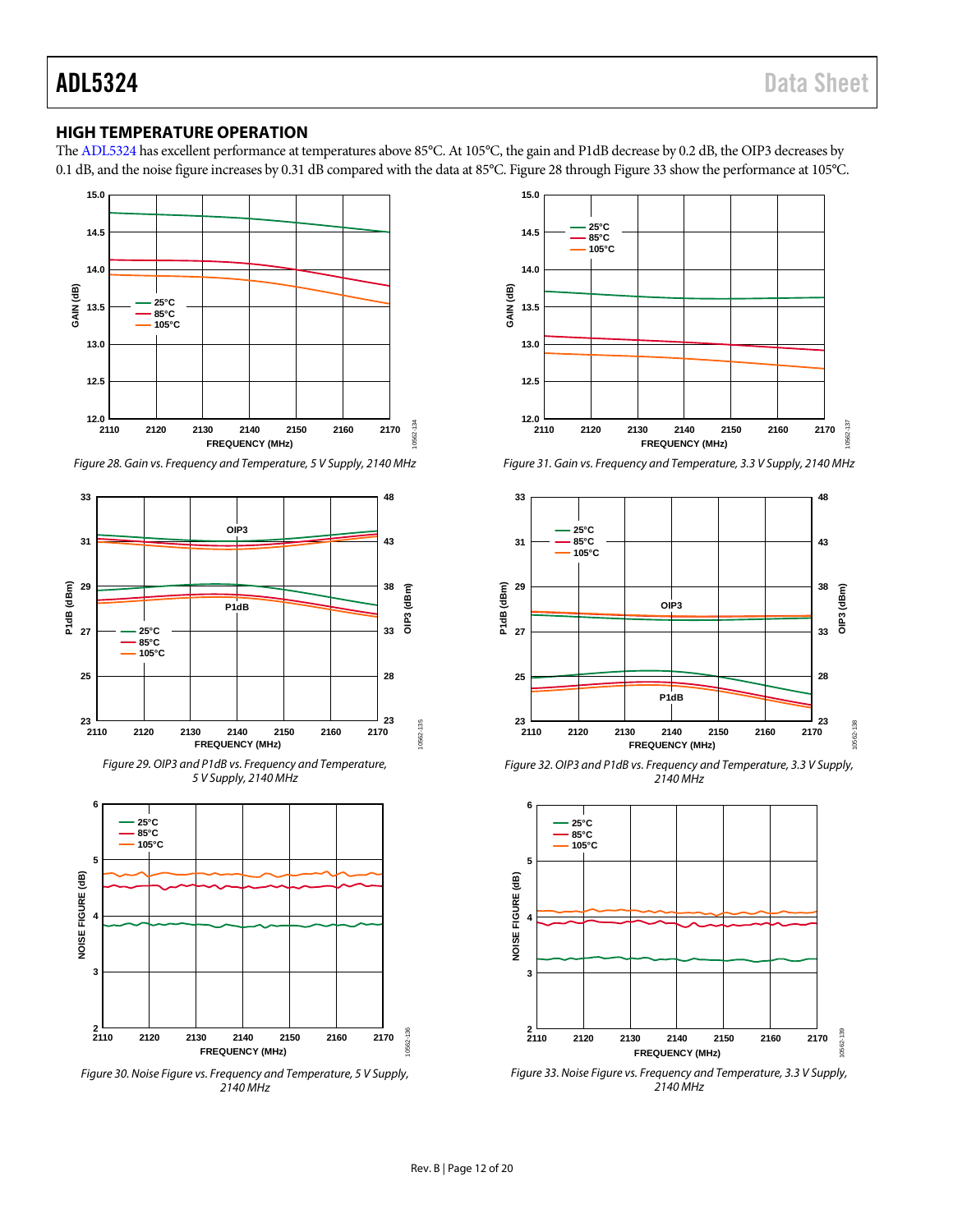## <span id="page-12-1"></span><span id="page-12-0"></span>APPLICATIONS INFORMATION **BASIC LAYOUT CONNECTIONS**

The basic connections for operating th[e ADL5324](http://www.analog.com/ADL5324) are shown in [Figure 34.](#page-12-3) [Table 6](#page-13-0) lists the required matching components. Capacitors C1, C2, and C3 are Murata GRM615 series (0402 size) High Q capacitors and C7 is a Murata GRM155 series (0402 size). Inductor L1 is a Coilcraft 0603CS series (0603 size). For all frequency bands, the placement of C1 and C2 are critical. The placement of C3 becomes critical for the following bands: 1880 MHz to 1990 MHz, 2110 MHz to 2170 MHz, 2300 MHz to 2400 MHz, 2570 MHz to 2690 MHz. and 3500 MHz to 3600 MHz. For operation from 420 MHz to 494 MHz, 728 MHz to 768 MHz, and 869 MHz to 960 MHz, R2 is replaced with a Coilcraft (0402 size) High Q inductor[. Table 7](#page-13-1) lists the recommended component placement for various frequencies.

A 5 V dc bias is supplied through L1, which is connected to RFOUT (Pin 3). In addition to C4, 10 nF and 10  $\mu$ F power supply decoupling capacitors are also required. The typical current consumption for th[e ADL5324](http://www.analog.com/ADL5324) is 133 mA.



<span id="page-12-3"></span>*Figure 34. Basic Connections*

## <span id="page-12-2"></span>**SOLDERING INFORMATION AND RECOMMENDED PCB LAND PATTERN**

[Figure 35](#page-12-4) shows the recommended land pattern for th[e ADL5324.](http://www.analog.com/ADL5324)  To minimize thermal impedance, the exposed paddle on the SOT-89 package underside is soldered to a ground plane along with Pin 2. If multiple ground layers exist, they should be stitched together using vias. For more information on land pattern design and layout, refer to the Application Note AN-772, *A Design and Manufacturing Guide for the Lead Frame Chip Scale Package (LFCSP)*.

This land pattern, on the [ADL5324](http://www.analog.com/ADL5324) evaluation board, provides a measured thermal resistance ( $\theta$ <sub>IA</sub>) of 37°C/W. To measure  $\theta$ <sub>IA</sub>, the temperature at the top of the SOT-89 package is found with an IR temperature gun. Thermal simulation suggests a junction temperature 10°C higher than the top of package temperature. With additional ambient temperature and I/O power measurements,  $\theta_{IA}$  could be determined.



<span id="page-12-4"></span>*Figure 35. Recommended Land Pattern*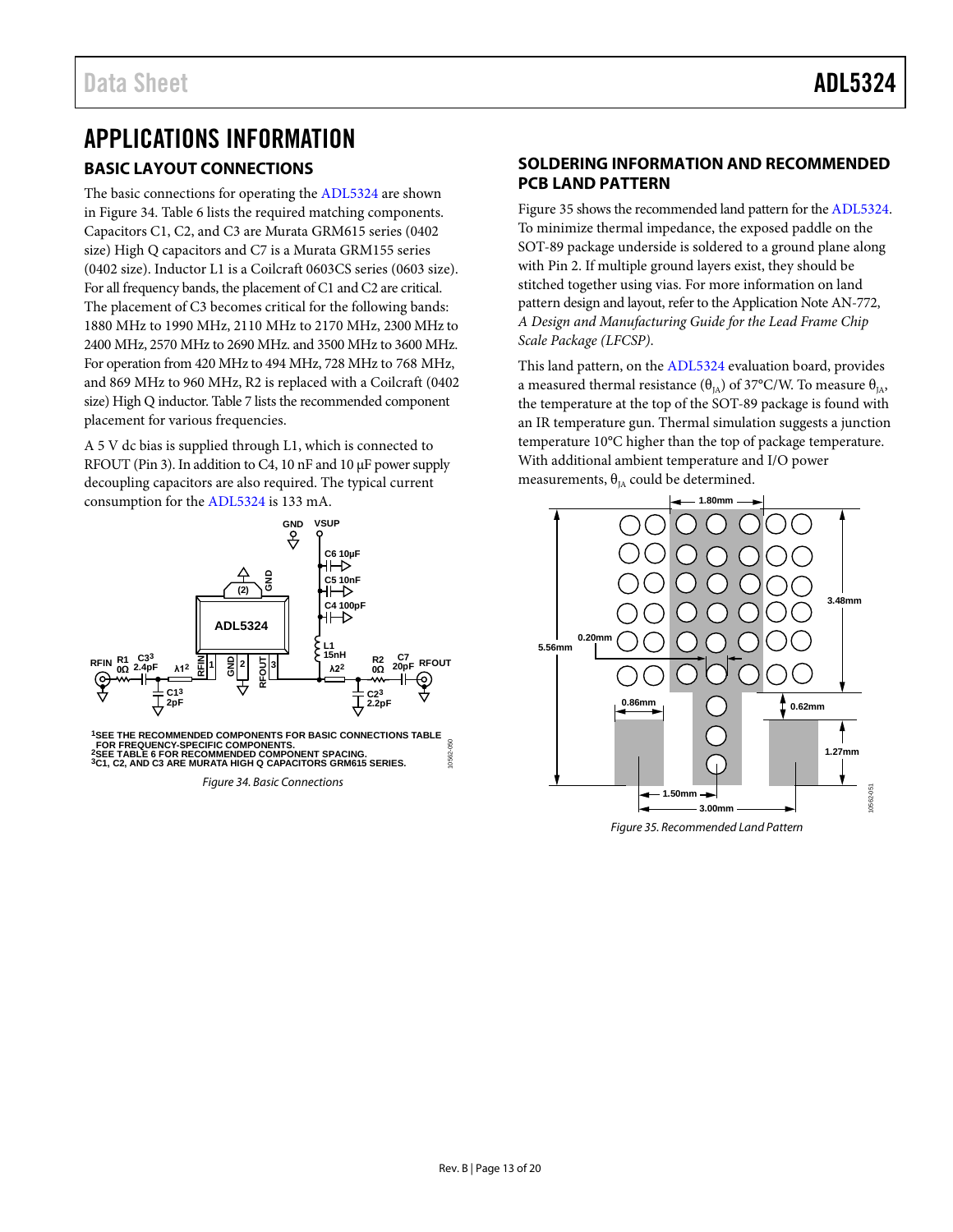## <span id="page-13-0"></span>**Table 6. Recommended Components for Basic Connections**

| <b>Function/</b><br>Component           | 420 MHz to<br><b>494 MHz</b> | 728 MHz to<br><b>768 MHz</b> | 800 MHz to<br><b>960 MHz</b> | 1880 MHz to<br>1990 MHz | 2110 MHz to<br>2170 MHz<br>(Default) | 2300 MHz to<br>2400 MHz | 2560 MHz to<br>2690 MHz | 3500 MHz to<br>3700 MHz |
|-----------------------------------------|------------------------------|------------------------------|------------------------------|-------------------------|--------------------------------------|-------------------------|-------------------------|-------------------------|
| <b>AC Coupling</b><br>Capacitors        |                              |                              |                              |                         |                                      |                         |                         |                         |
| $C3 = 0402$                             | 10pF                         | 10pF <sup>1</sup>            | 10 pF <sup>1</sup>           | 2.4 pF <sup>1</sup>     | 2.4 $pF1$                            | 2.4 pF <sup>1</sup>     | 2pF <sup>1</sup>        | 1pF <sup>1</sup>        |
| $C7 = 0402$                             | 20 pF                        | 20 pF                        | 20 pF                        | 20 pF                   | 20pF                                 | 20pF                    | 20 pF <sup>1</sup>      | 20 pF                   |
| Power Supply<br>Bypassing<br>Capacitors |                              |                              |                              |                         |                                      |                         |                         |                         |
| $C4 = 0402$                             | 100 pF                       | 100 pF                       | 100 pF                       | 100 pF                  | 100 pF                               | 100 pF                  | 100 pF                  | 100 pF                  |
| $C5 = 0603$                             | 10nF                         | 10nF                         | 10nF                         | 10nF                    | 10nF                                 | 10nF                    | 10nF                    | 10nF                    |
| $C6 = 1206$                             | $10 \mu F$                   | $10 \mu F$                   | $10 \mu F$                   | $10 \mu F$              | $10 \mu F$                           | $10 \mu F$              | $10 \mu F$              | $10 \mu F$              |
| DC Bias Inductor<br>$L1 = 0603CS$       | 120 nH                       | 18 nH                        | 18 nH                        | 15nH                    | 15nH                                 | 15nH                    | 15nH                    | 15nH                    |
| Tuning<br>Capacitors                    |                              |                              |                              |                         |                                      |                         |                         |                         |
| $C1 = 0402$                             | 20 pF <sup>1</sup>           | 8pF <sup>1</sup>             | 8pF <sup>1</sup>             | 2.4 pF <sup>1</sup>     | 2.0 pF <sup>1</sup>                  | $1.5$ pF <sup>1</sup>   | 1.0 pF <sup>1</sup>     | $0.5$ pF <sup>1</sup>   |
| $C2 = 0402$                             | $6.2$ pF <sup>1</sup>        | 3.9 pF <sup>1</sup>          | 3.6 $pF1$                    | 2.4 pF <sup>1</sup>     | $2.2$ pF <sup>1</sup>                | 2.0 pF <sup>1</sup>     | 2.0 pF <sup>1</sup>     | $0.75$ pF <sup>1</sup>  |
| Jumpers                                 |                              |                              |                              |                         |                                      |                         |                         |                         |
| $R1 = 0402$                             | $2\Omega$                    | $2\Omega$                    | $2\Omega$                    | $0\Omega$               | $0\Omega$                            | $0\Omega$               | $0\Omega$               | $0\Omega$               |
| $R2 = 0402$                             | 5.6 $nH^2$                   | 2.4 $nH3$                    | $2.4 \text{ nH}^3$           | $0\Omega$               | 0Ω                                   | $0\Omega$               | $0\Omega$               | 4.7 $nH^3$              |
| Power Supply<br>Connections             |                              |                              |                              |                         |                                      |                         |                         |                         |
| <b>VSUP</b>                             | Red test loop                |                              |                              |                         |                                      |                         |                         |                         |
| <b>GND</b>                              |                              |                              |                              |                         | <b>Black test loop</b>               |                         |                         |                         |

<sup>1</sup> Murata High Q capacitor.

 $2$  Add a 1.6 nH at input (see [Figure 41\).](#page-17-0)

<sup>3</sup> Coilcraft 0402CS series.

## <span id="page-13-1"></span>**Table 7. Matching Component Spacing**

| $\sim$<br><b>Frequency (MHz)</b> | $\lambda$ 1 (mils) | $\lambda$ 2 (mils) |
|----------------------------------|--------------------|--------------------|
| 420 to 494                       | 419                | 438                |
| 728 to 768                       | 311                | 422                |
| 869 to 961                       | 207                | 413                |
| 1880 to 1990                     | 75                 | 239                |
| 2110 to 2170                     | 65                 | 193                |
| 2300 to 2400                     | 71                 | 176                |
| 2570 to 2690                     | 245                | 132                |
| 3500 to 3700                     | 316                | 125                |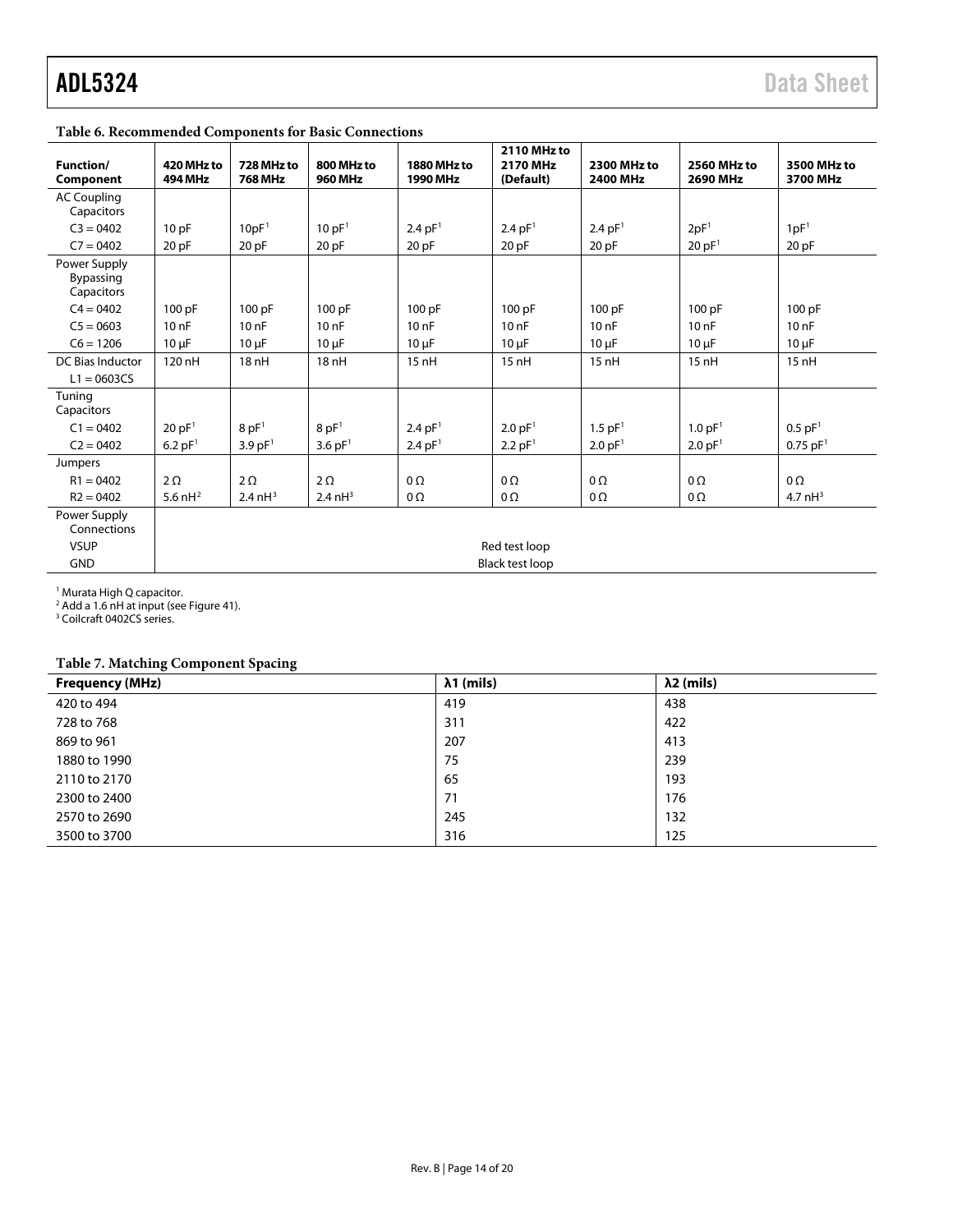## <span id="page-14-0"></span>**MATCHING PROCEDURE**

The [ADL5324](http://www.analog.com/ADL5324) is designed to achieve excellent gain and OIP3 performance. To achieve this, both input and output matching networks must present specific impedance to the device. The matching components listed in [Table 6](#page-13-0) were chosen to provide −10 dB input return loss while maximizing OIP3.

The load-pull plots (se[e Figure 36](#page-14-1) and [Figure 37\)](#page-14-2) show the load impedance points on the Smith chart where optimum OIP3, gain, and output power can be achieved. These load impedance values (that is, the impedance that the device sees when looking into the output matching network) are listed i[n Table 8](#page-14-3) and [Table 9](#page-14-4) for maximum gain and maximum OIP3, respectively. The contours show how each parameter degrades as it is moved away from the optimum point.

From the data shown i[n Table 8](#page-14-3) an[d Table 9,](#page-14-4) it becomes clear that maximum gain and maximum OIP3 do not occur at the same impedance. This can also be seen on the load-pull contours in [Figure 36](#page-14-1) an[d Figure 37.](#page-14-2) Thus, output matching generally involves compromising between gain and OIP3. In addition, the loadpull plots demonstrate that the quality of the output impedance match must be compromised to optimize gain and/or OIP3. In most applications where line lengths are short and where the next device in the signal chain presents a low input return loss, compromising on the output match is acceptable.

To adjust the output match for operation at a different frequency, or if a different trade-off between OIP3, gain, and output impedance is desired, a four-step procedure is recommended.

For example, to optimize th[e ADL5324](http://www.analog.com/ADL5324) for optimum OIP3 and gain at 750 MHz, use the following steps:

- 1. Install the recommended tuning components for an 869 MHz to 970 MHz tuning band, but do not install C1 and C2.
- 2. Connect the evaluation board to a vector network analyzer so that input and output return loss can be viewed simultaneously.
- 3. Starting with the recommended values and positions for C1 and C2, adjust the positions of these capacitors along the transmission line until the return loss and gain are acceptable. In this case, push-down capacitors mounted on small sticks can be used as an alternative to soldering. If moving the component positions does not yield satisfactory results, then increase or decrease the values of C1 and C2 (in this case, the values are most likely increased because the user is tuning for a lower frequency.

4. Repeat Step 3 as necessary. Once the desired gain and return loss are realized, measure OIP3. Most likely, it will be necessary to go back and forth between return loss/gain and OIP3 measurements (probably compromising most on output return loss) until an acceptable compromise is achieved.



*Figure 36. Load-Pull Contours, 2140 MHz*

<span id="page-14-1"></span>

*Figure 37. Load-Pull Contours, 2600 MHz*

### <span id="page-14-3"></span><span id="page-14-2"></span>Table 8. Load Conditions for Gain<sub>MAX</sub>

| <b>Frequency (MHz)</b> | <b>TLoad</b><br>(Magnitude) | $\Gamma$ Load (°) | $Gain_{MAX}(dB)$ |
|------------------------|-----------------------------|-------------------|------------------|
| 2140                   | 0.888                       | $-173.55$         | 16.1             |
| 2630                   | 0.0843                      | $-175.41$         | 13.83            |

#### <span id="page-14-4"></span>Table 9. Load Conditions for OIP3 MAX

| <b>Frequency (MHz)</b> | <b>TLoad</b><br>(Magnitude) | $\Gamma$ Load ( $\degree$ ) | IP3 $_{\text{MAX}}$ (dBm) |  |
|------------------------|-----------------------------|-----------------------------|---------------------------|--|
| 2140                   | 0.654                       | $+163.28$                   | 44.18                     |  |
| 2630                   | 0.894                       | $+166.52$                   | 45.19                     |  |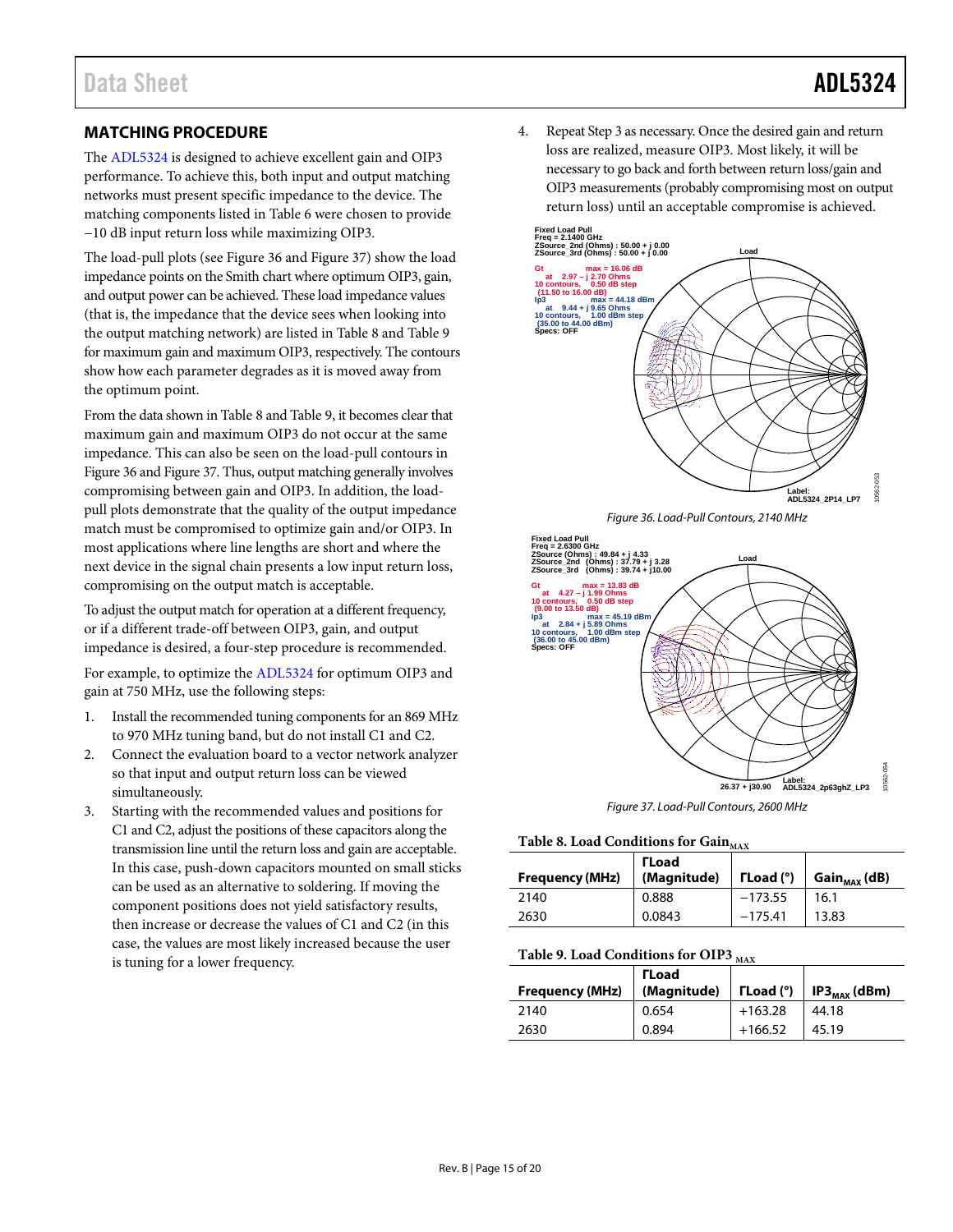## <span id="page-15-0"></span>**W-CDMA ACPR PERFORMANCE**

[Figure 38](#page-15-1) shows a plot of adjacent channel power ratio (ACPR) vs.  $\rm P_{\rm OUT}$  for th[e ADL5324.](http://www.analog.com/ADL5324) The signal type used is a single W-CDMA carrier (Test Model 1-64) at 2140 MHz. This signal is generated by a very low ACPR source. ACPR is measured at the output by a high dynamic range spectrum analyzer, which incorporates an instrument noise correction function.

The [ADL5324](http://www.analog.com/ADL5324) achieves an ACPR of −79 dBc at 0 dBm output, at which point device noise and not distortion is beginning to dominate the power in the adjacent channels. At an output power of 10 dBm, ACPR is still very low at −72 dBc, making the device particularly suitable for PA driver applications.



<span id="page-15-1"></span>*Figure 38. ACPR vs. Output Power, Single Carrier W-CDMA, TM1-64, at 2140 MHz*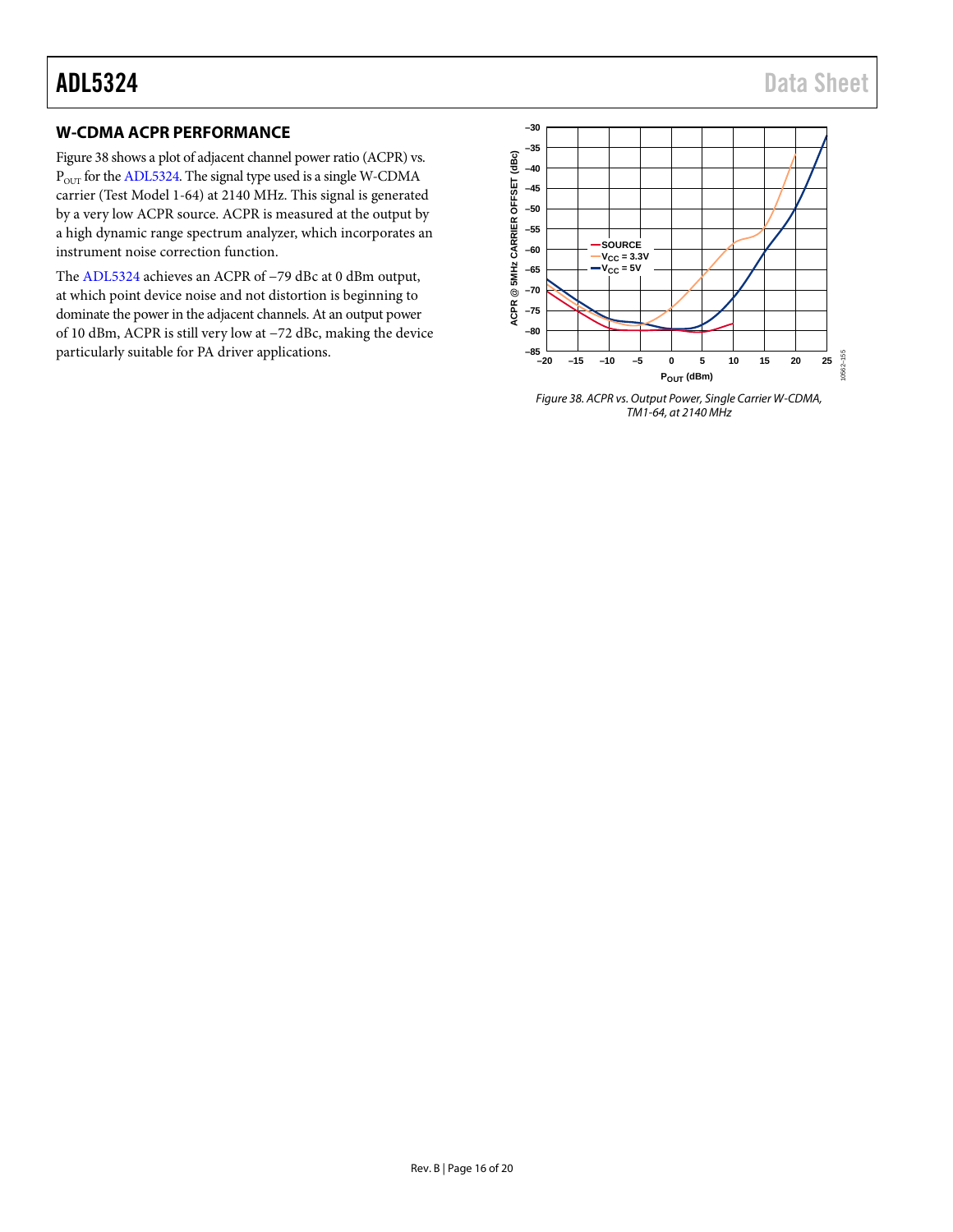## <span id="page-16-0"></span>EVALUATION BOARD

The schematic of the [ADL5324](http://www.analog.com/ADL5324) evaluation board is shown in [Figure 39.](#page-16-1) This evaluation board uses 25 mil wide traces and is made from FR4 material. The evaluation board comes tuned for operation in the 2110 MHz to 2170 MHz tuning band. Tuning options for other frequency bands are also provided in [Table 10.](#page-16-2)  The recommended placement for these components is provided in [Table 11.](#page-17-1) The inputs and outputs should be ac-coupled with appropriately sized capacitors. dc bias is provided to the amplifier via an inductor connected to the RFOUT pin. A bias voltage of 5 V is recommended.



<sup>1</sup>MURATA HIGH Q CAPACITOR GRM615COG2R4B50 OR EQUIVALENT.<br><sup>2</sup>MURATA HIGH Q CAPACITOR GRM615COG020B50 OR EQUIVALENT.<br><sup>3</sup>MURATA HIGH Q CAPACITOR GRM615COG2R2B50 OR EQUIVALENT.<br><sup>4</sup>SEE TABLE 10 FOR RECOMMENDED COMPONENT SPACI

*Figure 39. Evaluation Board, 2110 MHz to 2170 MHz*

<span id="page-16-2"></span><span id="page-16-1"></span>**Table 10. Recommended Components for Basic Connections**



*Figure 40. Evaluation Board Layout and Default Component Placement for 2110 MHz to 2170 MHz*

|                                         |                              | л.                           |                              |                         | 2110 MHz to           |                                |                                |                         |
|-----------------------------------------|------------------------------|------------------------------|------------------------------|-------------------------|-----------------------|--------------------------------|--------------------------------|-------------------------|
| Function/<br>Component                  | 420 MHz to<br><b>494 MHz</b> | 728 MHz to<br><b>768 MHz</b> | 800 MHz to<br><b>960 MHz</b> | 1880 MHz to<br>1990 MHz | 2170 MHz<br>(Default) | <b>2300 MHz to</b><br>2400 MHz | 2560 MHz to<br><b>2690 MHz</b> | 3500 MHz to<br>3700 MHz |
| <b>AC Coupling</b><br>Capacitors        |                              |                              |                              |                         |                       |                                |                                |                         |
| $C3 = 0402$                             | 10pF                         | 10pF <sup>1</sup>            | 10pF                         | 2.4 pF <sup>1</sup>     | 2.4 pF <sup>1</sup>   | 2.4 pF <sup>1</sup>            | 2pF <sup>1</sup>               | 1pF <sup>1</sup>        |
| $C7 = 0402$                             | 20 pF                        | 20 pF                        | 20 pF                        | 20 <sub>pF</sub>        | 20 pF                 | 20 pF                          | 20 pF <sup>1</sup>             | 20 pF                   |
| Power Supply<br>Bypassing<br>Capacitors |                              |                              |                              |                         |                       |                                |                                |                         |
| $C4 = 0402$                             | 100 pF                       | 100 pF                       | 100 pF                       | 100 pF                  | 100 pF                | 100 pF                         | 100 pF                         | 100 pF                  |
| $C5 = 0603$                             | 10nF                         | 10nF                         | 10nF                         | 10nF                    | $100$ F               | $100$ F                        | 10nF                           | 10nF                    |
| $C6 = 1206$                             | $10 \mu F$                   | $10 \mu F$                   | $10 \mu F$                   | $10 \mu F$              | $10 \mu F$            | $10 \mu F$                     | $10 \mu F$                     | $10 \mu F$              |
| DC Bias Inductor<br>$L1 = 0603CS$       | 120 nH                       | 18 nH                        | 18 nH                        | 15nH                    | 15nH                  | 15nH                           | 15nH                           | 15nH                    |
| <b>Tuning Capacitors</b>                |                              |                              |                              |                         |                       |                                |                                |                         |
| $C1 = 0402$                             | 20 pF <sup>1</sup>           | 8pF <sup>1</sup>             | 8pF <sup>1</sup>             | 2.4 pF <sup>1</sup>     | 2.0 pF <sup>1</sup>   | 1.5 pF <sup>1</sup>            | 1.0 pF <sup>1</sup>            | $0.5$ pF <sup>1</sup>   |
| $C2 = 0402$                             | $6.2$ pF <sup>1</sup>        | 3.9 pF <sup>1</sup>          | 3.6 pF <sup>1</sup>          | 2.4 pF <sup>1</sup>     | $2.2$ pF <sup>1</sup> | 2.0 pF <sup>1</sup>            | 2.0 pF <sup>1</sup>            | $0.75$ pF <sup>1</sup>  |
| Jumpers                                 |                              |                              |                              |                         |                       |                                |                                |                         |
| $R1 = 0402$                             | $2\Omega$                    | $2\Omega$                    | $2\Omega$                    | $0\Omega$               | 0Ω                    | 0Ω                             | $0\,\Omega$                    | $0\Omega$               |
| $R2 = 0402$                             | 5.6 $nH^2$                   | 2.4 $nH3$                    | $2.4 \text{ nH}^3$           | $0\Omega$               | $0\Omega$             | $0\Omega$                      | $0\Omega$                      | 4.7 $nH^3$              |
| Power Supply<br>Connections             |                              |                              |                              |                         |                       |                                |                                |                         |
| <b>VSUP</b>                             |                              | Red test loop                |                              |                         |                       |                                |                                |                         |
| <b>GND</b>                              |                              | <b>Black test loop</b>       |                              |                         |                       |                                |                                |                         |

10562-056

0562-056

<sup>1</sup> Murata High Q capacitor.

 $2$  Add a 1.6 nH at input (se[e Figure 41\)](#page-17-0).

<sup>3</sup> Coilcraft 0402CS series.

10562-057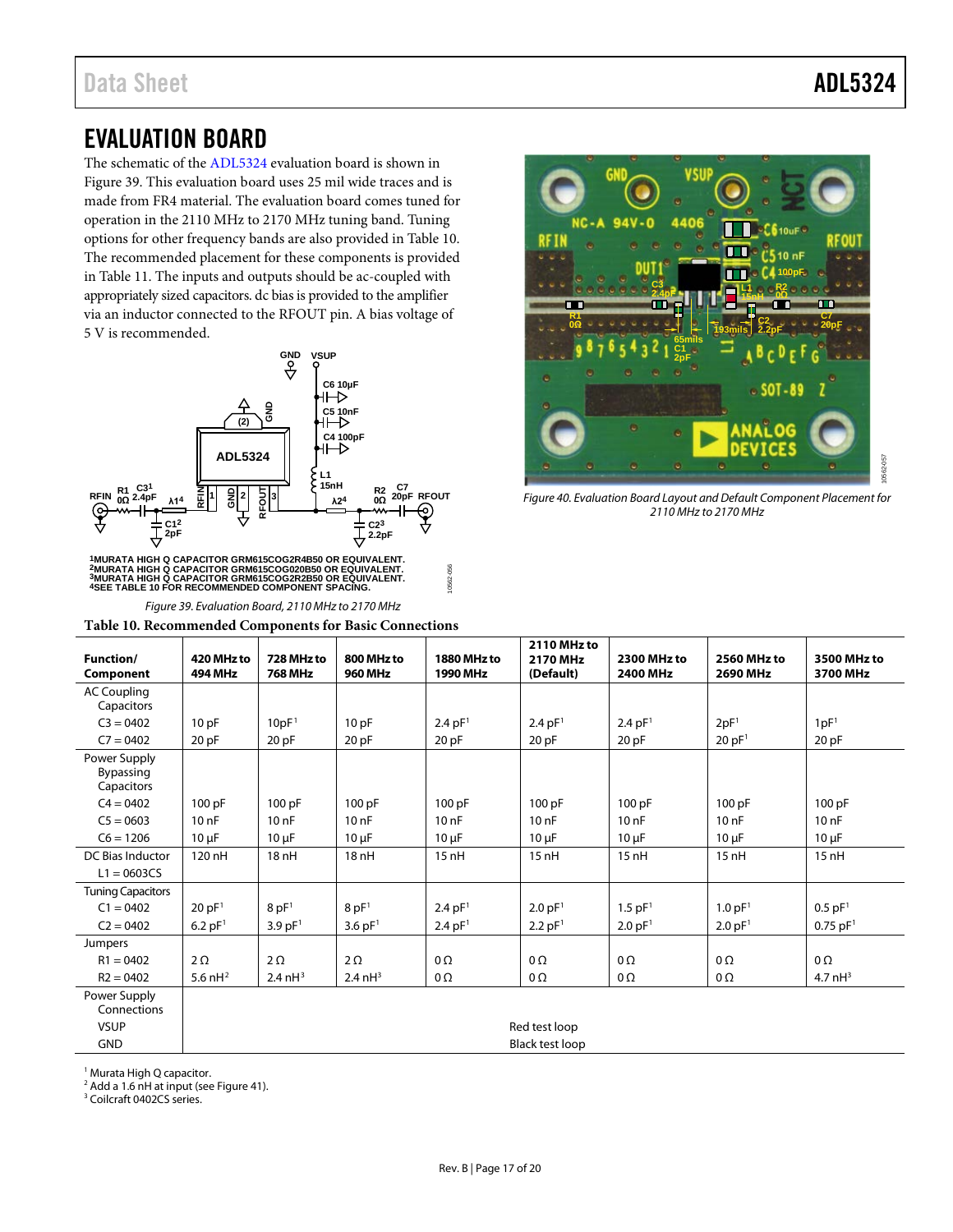<span id="page-17-1"></span>

| <b>Frequency (MHz)</b> | $\lambda$ 1 (mils) | $\lambda$ 2 (mils) |
|------------------------|--------------------|--------------------|
| 420 to 494             | 419                | 438                |
| 728 to 768             | 311                | 422                |
| 869 to 961             | 207                | 413                |
| 1880 to 1990           | 75                 | 239                |
| 2110 to 2170           | 65                 | 193                |
| 2300 to 2400           | 71                 | 176                |
| 2570 to 2690           | 245                | 132                |
| 3500 to 3700           | 316                | 125                |



*Figure 41. Evaluation Board Layout and Component Placement, 420 MHz to 494 MHz Operation*

<span id="page-17-0"></span>

*Figure 42. Evaluation Board Layout and Component Placement, 728 MHz to 768 MHz Operation*



*Figure 43. Evaluation Board Layout and Component Placement, 869 MHz to 961 MHz Operation*



10562-061 10562-061

*Figure 44. Evaluation Board Layout and Component Placement, 1880 MHz to 1990 MHz Operation*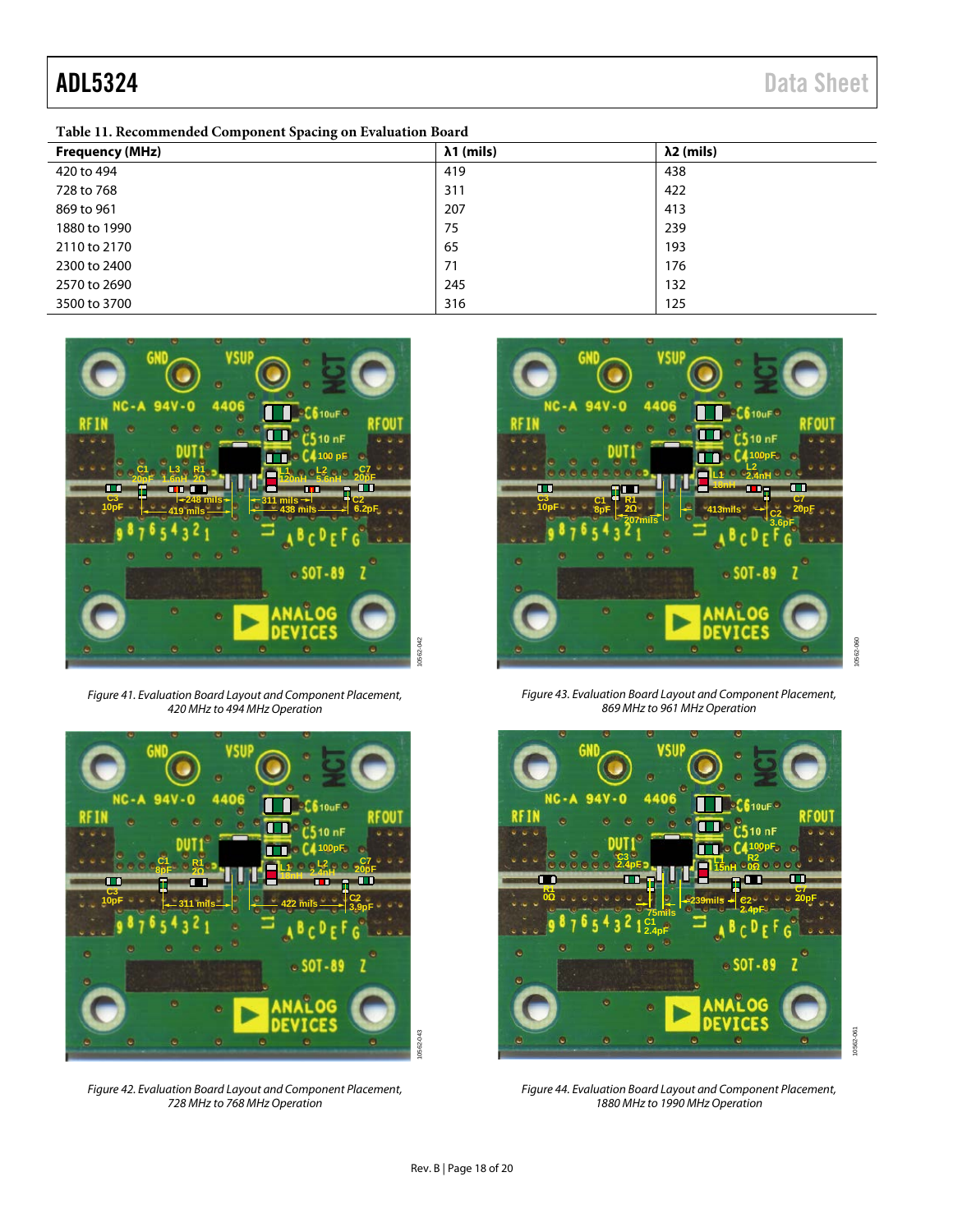## Data Sheet **ADL5324**



*Figure 45. Evaluation Board Layout and Component Placement, 2300 MHz to 2400 MHz Operation*



*Figure 46. Evaluation Board Layout and Component Placement, 2560 MHz to 2690 MHz Operation*



*Figure 47. Evaluation Board Layout and Component Placement, 3500 MHz to 3700 MHz Operation*

10562-063

0562-063